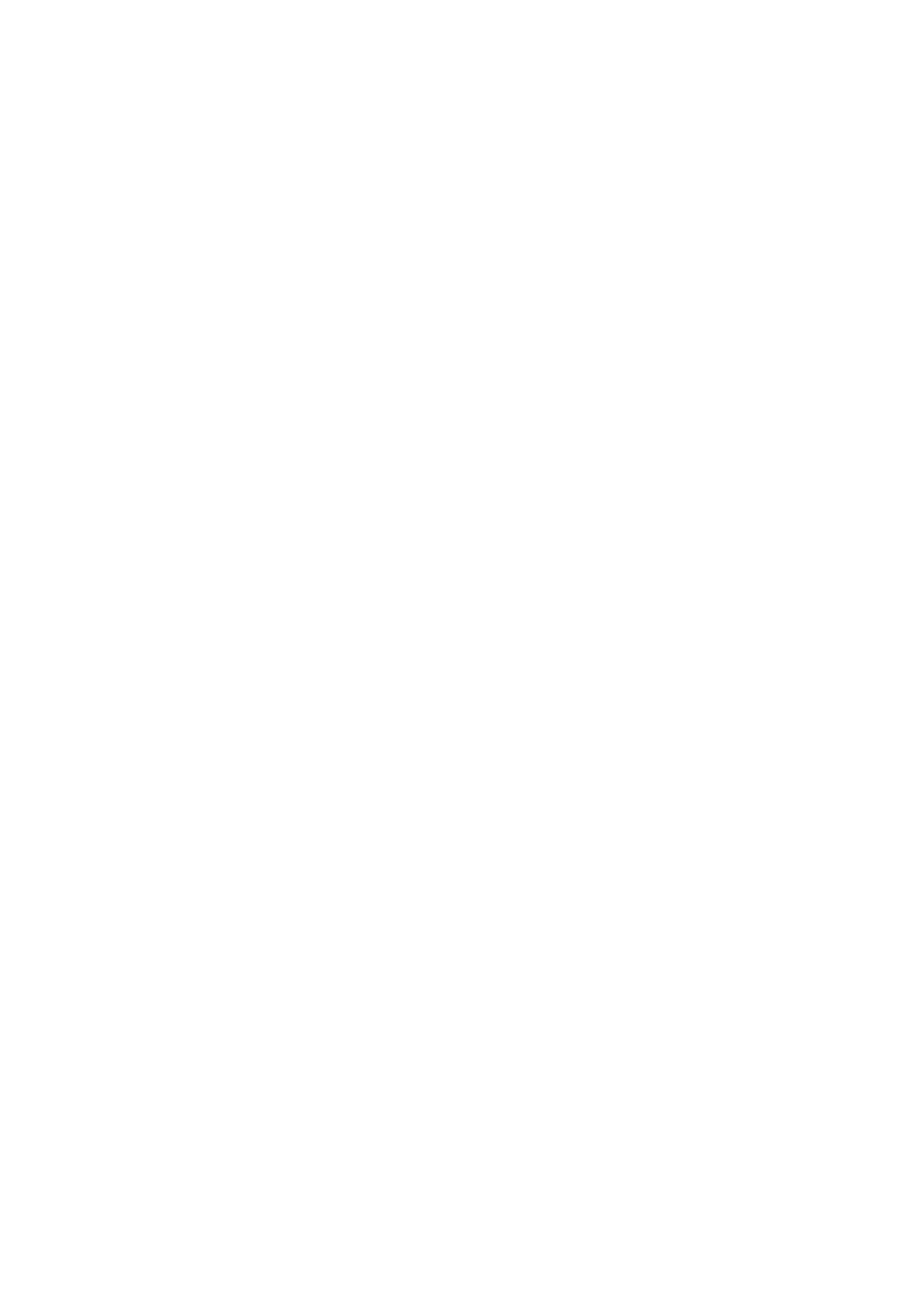| "Important Notes"               | means the notes issued by JOHN PYE AUCTIONS that relate to<br>the Lot which may set out information including: a general<br>description of the Lot, the date the auction ends, payment<br>method available, the fees payable (including the commission<br>(if any), the Buyer Premium, delivery charges, entry fees, and<br>other costs and charges), details relating to collection of the<br>Lot using click & collect (where available), and other specific<br>information relating to the sale of the Lot.                                                                                                                                                                                                                                                 |
|---------------------------------|----------------------------------------------------------------------------------------------------------------------------------------------------------------------------------------------------------------------------------------------------------------------------------------------------------------------------------------------------------------------------------------------------------------------------------------------------------------------------------------------------------------------------------------------------------------------------------------------------------------------------------------------------------------------------------------------------------------------------------------------------------------|
| "Intellectual<br><b>Rights"</b> | Property<br>means all patents, rights to inventions, copyright and related<br>rights, trade marks, business names and domain names, rights<br>in get-up, goodwill and the right to sue for passing off, rights in<br>designs, database rights, rights to use, and protect the<br>confidentiality of, confidential information (including know-<br>how) and all other intellectual property rights, in each case<br>whether registered or unregistered and including all<br>applications and rights to apply for and be granted, renewals<br>or extensions of, and rights to claim priority from, such rights<br>and all similar or equivalent rights or forms of protection which<br>subsist or will subsist now or in the future in any part of the<br>world. |
| "JOHN PYE AUCTIONS"             | means John Pye & Sons Limited (company number: 02564753)<br>with registered office at James Shipstone House, Radford Road,<br>Nottingham, NG7 7EA. VAT number: 117777249.                                                                                                                                                                                                                                                                                                                                                                                                                                                                                                                                                                                      |
| "Lot" or "Lots"                 | means any single Good or set of Goods.                                                                                                                                                                                                                                                                                                                                                                                                                                                                                                                                                                                                                                                                                                                         |
| "Main Characteristics"          | means the description of the core characteristic of the Goods<br>in the Lot (for example whether the Goods are a chair,<br>television or necklace) as set out in the Important Notes. This<br>does not include any specific details about the Goods (such as<br>the memory capacity of a laptop, the state of functionality of<br>the Goods or the condition of the Goods).                                                                                                                                                                                                                                                                                                                                                                                    |
| "Premises"                      | the premises where the Lot is displayed for inspection (which<br>may be at JOHN PYE AUCTIONS' premises or at the Seller's<br>premises or somewhere else entirely).                                                                                                                                                                                                                                                                                                                                                                                                                                                                                                                                                                                             |
| "Seller"                        | means the seller of the Lot.                                                                                                                                                                                                                                                                                                                                                                                                                                                                                                                                                                                                                                                                                                                                   |
| "Terms"                         | means these terms and conditions for general auctions.                                                                                                                                                                                                                                                                                                                                                                                                                                                                                                                                                                                                                                                                                                         |
| "Three Minute Rule"             | has the meaning given in clause 3.10.                                                                                                                                                                                                                                                                                                                                                                                                                                                                                                                                                                                                                                                                                                                          |
| "Website"                       | www.johnpye.co.uk and/or www.johnpyeauctions.co.uk                                                                                                                                                                                                                                                                                                                                                                                                                                                                                                                                                                                                                                                                                                             |
| "Working Days"                  | a day, other than a Saturday or Sunday or public holiday in<br>England, when JOHN PYE AUCTIONS is open for business.                                                                                                                                                                                                                                                                                                                                                                                                                                                                                                                                                                                                                                           |

1.2 Clause headings shall not affect the interpretation of these Terms.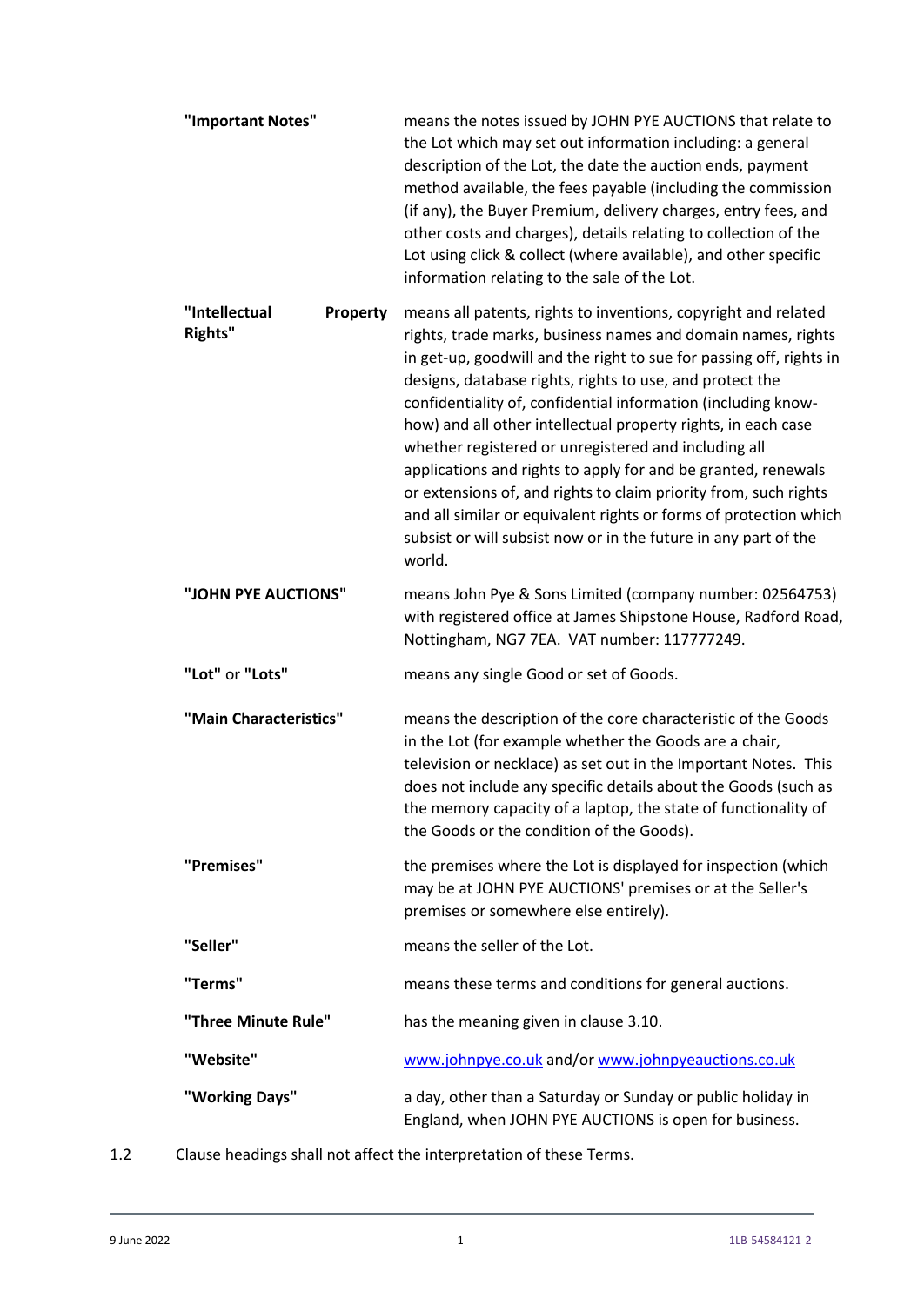- 1.3 References to writing in these Terms includes email but not faxes.
- 1.4 References to a person includes an individual, corporate or unincorporated body (whether or not having separate legal personality).
- 1.5 Where there is a conflict between these Terms and the Important Notes, the Important Notes shall prevail.
- 1.6 Except where the context otherwise requires, words in the singular shall include the plural and vice versa. Words denoting one gender shall include all genders.
- 1.7 References to a statute or statutory provision is a reference to it as in force for the time being, taking account of any amendment, extension or re-enactment and includes subordinate legislation made under it.
- 1.8 Any words following the terms **including**, **include**, **in particular**, **for example** or any similar expression shall be construed as illustrative and shall not limit the sense of the words, description, definition, phrase or term preceding those terms.
- 1.9 All sales and purchases of Lots by public auction, where JOHN PYE AUCTIONS acts as agent for the Seller, shall be subject to these Terms.
- 1.10 The Buyer's attention is drawn in particular to the provisions of clause [16](#page-15-0) (if the Buyer is a Consumer) or claus[e 17](#page-15-1) (if the Buyer is not a Consumer).

#### 2. **ROLE OF JOHN PYE AUCTIONS**

2.1 JOHN PYE AUCTIONS acts as agent for the Seller. Any contract for sale of the Lot is made directly between the Seller and the Buyer, JOHN PYE AUCTIONS shall have no responsibility for the actions or the omissions of the Seller, the Buyer or any other party.

#### **3. ENTERING AN AUCTION AND AUCTION CONDUCT**

- 3.1 Before a Bidder can participate in a JOHN PYE AUCTIONS auction, the Bidder must complete registration with JOHN PYE AUCTIONS on the Website and view the Lot in person. The Bidder may also be required to pay a Deposit before it is able to participate.
- 3.2 These Terms are binding on the Bidder from the date the Bidder completes registration on the Website.
- 3.3 The Bidder may be required to provide valid photo identification (being a current valid passport or driving licence) at the Premises. JOHN PYE AUCTIONS and/or the Seller may remove the Bidder from the Premises, and/or may refuse to accept a Bid, if the Bidder fails to show a valid form of photo identification when requested.
- 3.4 JOHN PYE AUCTIONS shall be entitled to conduct the sale of the Lot by any method it considers appropriate and to impose such special conditions as it sees fit in the circumstances.
- 3.5 JOHN PYE AUCTIONS may in its absolute discretion and without providing any reason:
	- 3.5.1 limit or restrict who can participate in an auction for the Lot;
	- 3.5.2 refuse to admit any person to the Premises;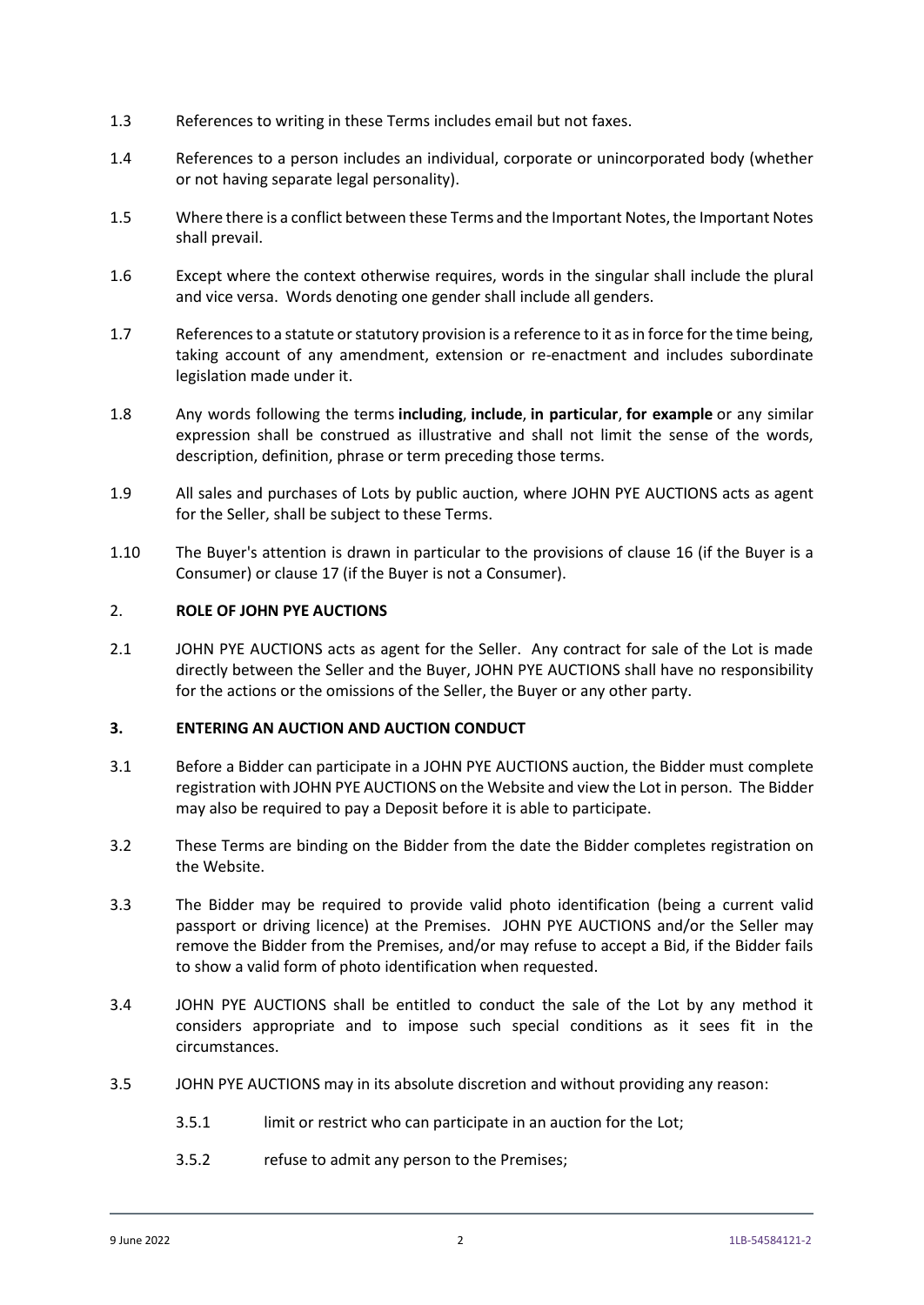- 3.5.3 update or amend the Important Notes for any reason at any time prior to formation of the Contract;
- <span id="page-4-2"></span>3.5.4 remove a Lot from sale prior to formation of the Contract (and may than reauction the Lot, or sell the Lot by private treaty);
- <span id="page-4-3"></span>3.5.5 refuse to accept and/or may reject a Bid at any time prior to formation of the Contract;
- 3.5.6 set a reserve price in respect of the Lot.
- 3.6 JOHN PYE AUCTIONS shall not be obliged to announce any reserve price for the Lot.
- 3.7 Any dispute between a Bidder and the Seller or JOHN PYE AUCTIONS, or the Buyer and the Seller or JOHN PYE AUCTIONS, shall be referred to JOHN PYE AUCTIONS for resolution who may make its decision without justification or explanation. JOHN PYE AUCTIONS' decision shall be final except in the case of manifest error or negligence.
- 3.8 The Website is provided "as is" and the availability of the Website may not be uninterrupted or error free. JOHN PYE AUCTIONS gives no warranty as to the availability of the Website or any content on the Website.
- 3.9 The Bidder, the Buyer and the Seller shall comply with all JOHN PYE AUCTIONS' policies as issued or made available via the Website from time to time including without limitation the conditions of website use.
- <span id="page-4-1"></span>3.10 JOHN PYE AUCTIONS operates its auctions using the "Three Minute Rule". This means that if a Bidder places a Bid in the final three minutes before the auction for the Lot closes, the auction for the Lot will automatically continue for an additional three minutes beyond the expected closing time (and so on until there are no subsequent Bids placed).

#### **4. BASIS OF SALE & CONTRACT FORMATION**

- 4.1 The Buyer acknowledges and accepts that, save as set out in section 2(6) of the Consumer Rights Act 2015, the Contract is for the sale of the Lot by public auction, which is not a consumer contract for the purposes of the Consumer Rights Act 2015. To the fullest extent permitted by law all express and implied warranties and conditions are excluded from the Contract.
- 4.2 If JOHN PYE AUCTIONS indicates that it is prepared to sell the Lot by auction, such an indication shall constitute an invitation to treat and not an offer to sell.
- <span id="page-4-0"></span>4.3 The Bidder may place a bid on the Website by clicking the "Bid" button for the Lot and submitting the requested information. By submitting a bid for the Lot ("Bid"), the Bidder makes an offer to JOHN PYE AUCTIONS to purchase the Lot on these Terms and subject to any special conditions contained in the Important Notes ("Special Conditions").
- 4.4 The Bidder may retract its Bid at any time before the auction is concluded (see clause [4.6\)](#page-5-0) by notifying JOHN PYE AUCTIONS. If a Bid is withdrawn, JOHN PYE AUCTIONS may accept a lower Bid received for the Lot.
- 4.5 Neither JOHN PYE AUCTIONS nor the Seller shall be bound to accept any offer for the Lot.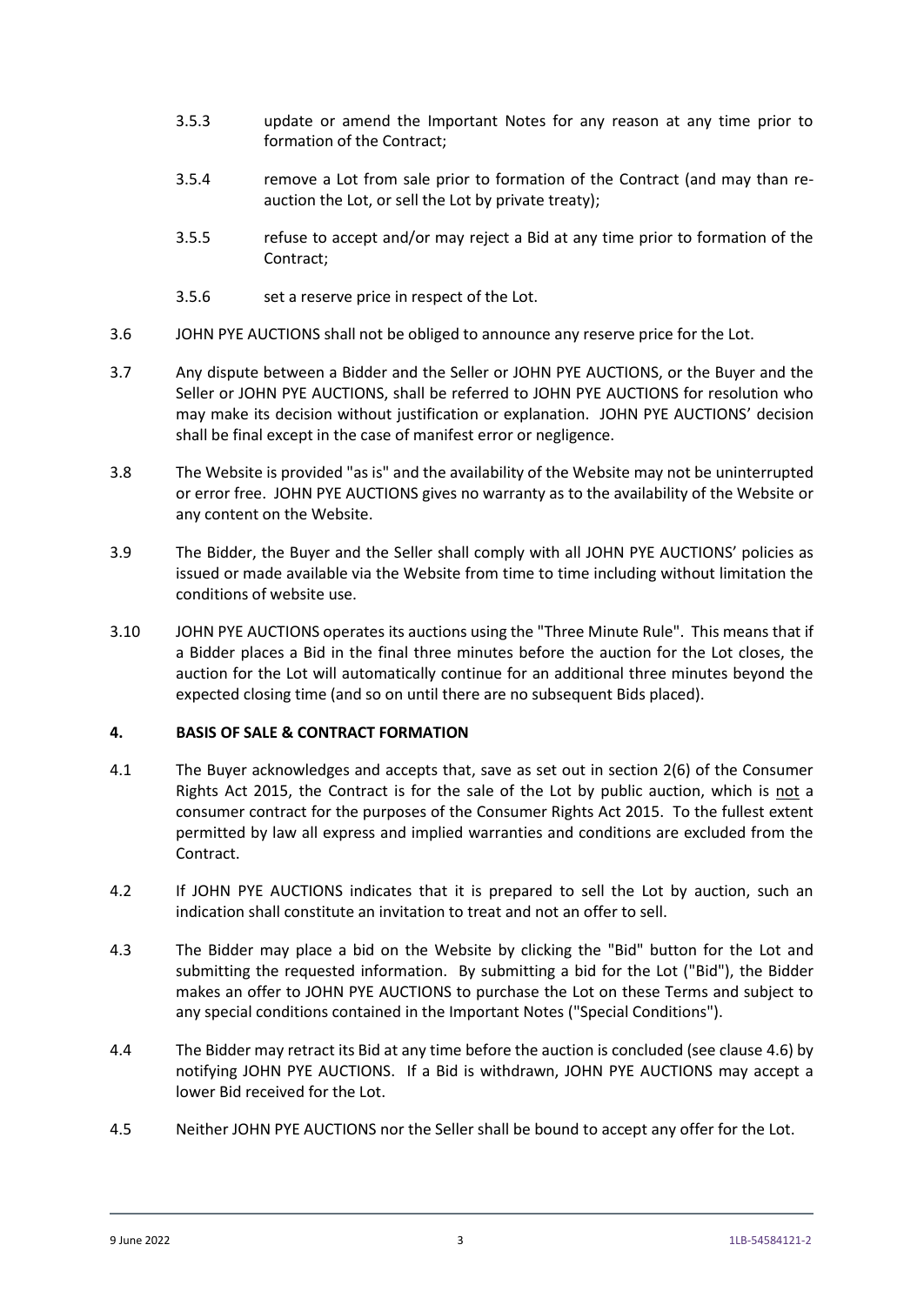- <span id="page-5-0"></span>4.6 The Buyer shall be the highest Bidder at or above any reserve price at the conclusion of the auction (which shall be the time stated in the Important Notes, subject to the Three Minute Rule) at which point a contract for the sale and purchase of the Lot on these Terms and subject to the Special Conditions shall come into existence between the Seller and the relevant Bidder who is then the Buyer ("Contract"), subject to JOHN PYE AUCTIONS' right to reject Bids and to alter or withdraw Lots from auction under clause [3.5.4](#page-4-2) and clause [3.5.5](#page-4-3) and subject to the Seller and JOHN PYE AUCTIONS' rights to terminate the Contract under clause [14.](#page-11-0)
- 4.7 If any reserve price is not met, JOHN PYE AUCTIONS shall be entitled in its absolute discretion to accept any Bid received which is below the reserve price, in which case the Buyer shall be the person who submitted that Bid.
- 4.8 If a Bidder is unsuccessful in achieving the Hammer Price, or if the Bidder does not have its offer accepted by JOHN PYE AUCTIONS or the Seller, the Bidder may recover its Deposit from JOHN PYE AUCTIONS. Alternatively, the Bidder may request in writing that JOHN PYE AUCTIONS retains the Deposit to be paid against future auctions or sales in which the Bidder may participate. If JOHN PYE AUCTIONS retains the Deposit, the Bidder may be required to comply with JOHN PYE AUCTIONS' re-identification procedures on a bi-annual basis.
- 4.9 The Buyer acknowledges and accepts that it has no right to cancel the Contract or return the Lot.

## **5. WARRANTIES**

- 5.1 The Bidder represents and warrants that:
	- 5.1.1 it is the registered user of the online bidding account set up via the Website and used to place the Bid;
	- 5.1.2 it is authorised to enter into the Contract (if its Bid is accepted by JOHN PYE AUCTIONS and the Seller as the Hammer Price and the Contract is formed in accordance with claus[e 4.6\)](#page-5-0) and to be legally bound by the terms hereunder;
	- 5.1.3 where the Bidder is an individual, he/she is at least 18 years old; and
	- 5.1.4 it has read and accepts these Terms and commits to buying the Lot if its Bid is accepted by JOHN PYE AUCTIONS.

## 6. **RESPONSIBILITY FOR THE CONTRACT**

- <span id="page-5-1"></span>6.1 If the Bidder is acting as agent on behalf of a third party, or as principal for the ultimate benefit of a third party (the "**End Buyer**"), the Bidder must disclose to JOHN PYE AUCTIONS the full name of the End Buyer and any other information that JOHN PYE AUCTIONS may require. Such information must be provided to JOHN PYE AUCTIONS on the earlier of (a) the date the Bidder completes registration and (b) the date the Bidder first places a Bid.
- 6.2 The Bidder represents, warrants, and undertakes, that it has the necessary right, power and authority to enter into the Contract (if its offer is accepted by JOHN PYE AUCTIONS and the Seller) and to bind the End Buyer in full.
- 6.3 The Bidder hereby guarantees the performance of the Contract by the End Buyer and will be jointly and severally liable with the End Buyer for the performance of the Contract in full.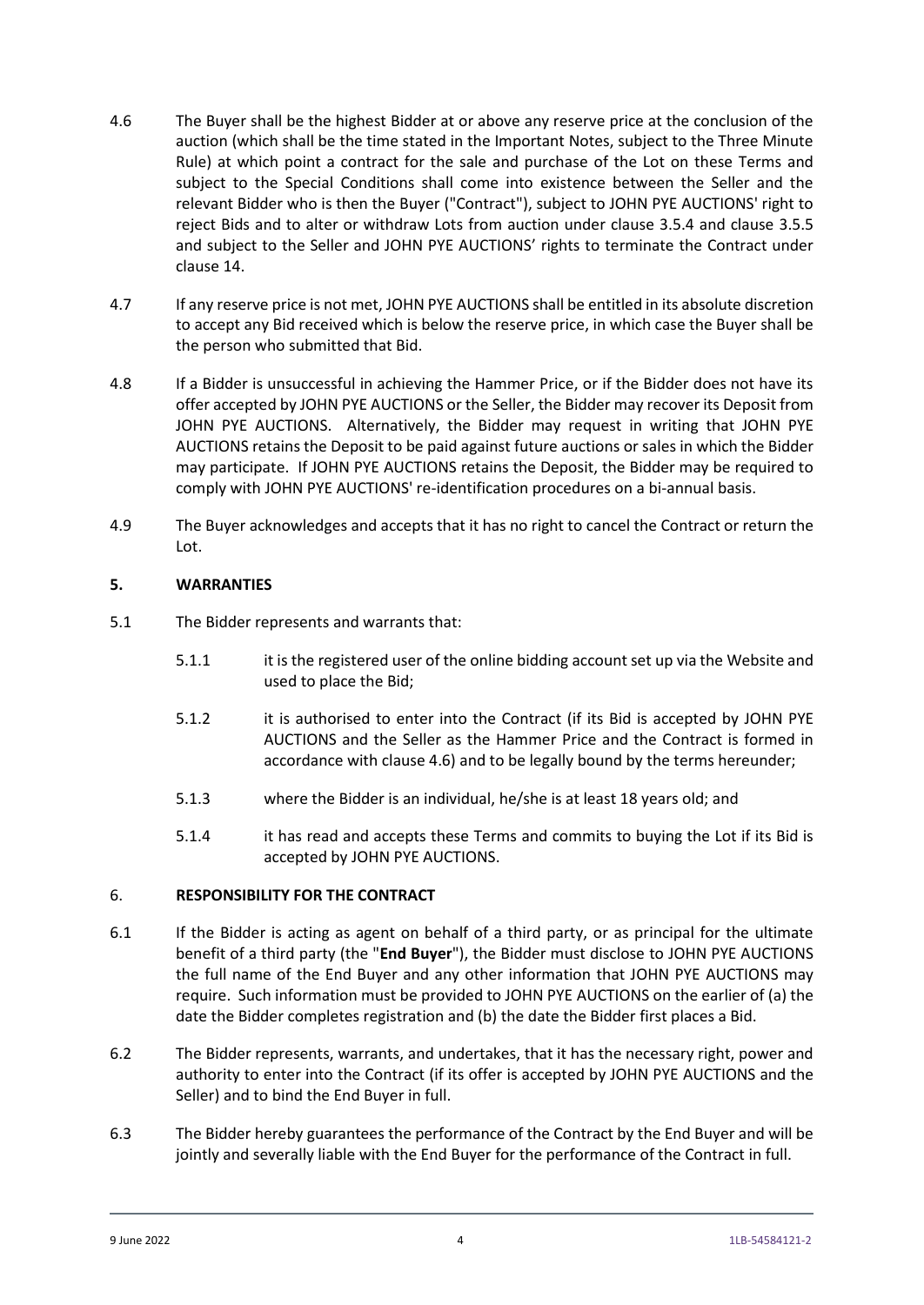6.4 For the avoidance of doubt, neither JOHN PYE AUCTIONS nor the Seller shall have any liability to the End Buyer under or in connection with the Contract or in relation to the Lot.

## **7. CONDITION OF THE LOT**

- 7.1 The Buyer acknowledges that before the date the Contract is formed, JOHN PYE AUCTIONS and the Seller have each given the Buyer the opportunity to inspect and (where possible) test the Lot and the Buyer has satisfied itself as to all matters relating to the Lot including the quality, age, value, correctness, condition, fitness for purpose, satisfactory quality and suitability of the Lot. However, JOHN PYE AUCTIONS remains responsible to the Buyer, if the Buyer is a Consumer, for the Main Characteristics of the Lot.
- 7.2 Any images of the Lot (whether on the Website, in the Important Notes, in brochures, in catalogues or otherwise) are for illustrative purposes only and the Lot may vary from those images. The Lot may comprise of second-hand items, raw returns, repossessed goods and seized goods. The Lot is sold as seen with no grading or guarantee given, and is sold subject to any faults, defects and imperfections which may subsist at the time of the sale.
- 7.3 Any descriptions of the Lot are for identification purposes only, except where the Buyer is a Consumer and the description relates to the Main Characteristics of the Lot. Where errors or defects are not identified in the Important Notes or on the Website, there is no implied warranty as to the condition of the Lot or that it is free from any faults, imperfections, defects or restorations. JOHN PYE AUCTIONS and the Seller shall not be held responsible for any damage or defect to the Lot that has not been expressly notified to the Buyer.
- 7.4 Unless otherwise stated expressly in the Important Notes, no warranty, condition or guarantee is given (whether express or implied) by JOHN PYE AUCTIONS as to the quality, age, correctness, condition, suitability, fitness for purpose or satisfactory quality of the Lot, and any and all express or implied conditions and warranties are excluded to the fullest extent permitted by law. If the Buyer is a Consumer, nothing in this clause shall exclude any express or implied conditions or warranties relating to the Main Characteristics provided by JOHN PYE AUCTIONS.
- 7.5 Where JOHN PYE AUCTIONS or its representatives provide an estimated Hammer Price for the Lot it is an opinion given on behalf of the Seller; such estimates should not be relied upon as the true value or the likely Hammer Price for the Lot. Lots can be sold for much more and much less than the estimated Hammer Price. Any estimate given by JOHN PYE AUCTIONS is given exclusive of the Buyer Premium, VAT, delivery charges and other costs related to the sale and the purchase of the Lot.
- 7.6 Where JOHN PYE AUCTIONS or its representative provides any guidance as to the authorship, genuineness, origin, date, age, provenance or condition, this is an opinion given on behalf of the Seller and should not be relied upon by the Buyer. The Buyer must satisfy itself as to the value, authorship, genuineness, origin, date, age, provenance or condition of the Lot except that, where the Buyer is a Consumer, JOHN PYE AUCTIONS is responsible for the Main Characteristics of the Lot.
- 7.7 No Lot is sold as new for the purpose of the Consumer Protection Act 1987 or any product liability legislation. The Lot is not sold as a sample.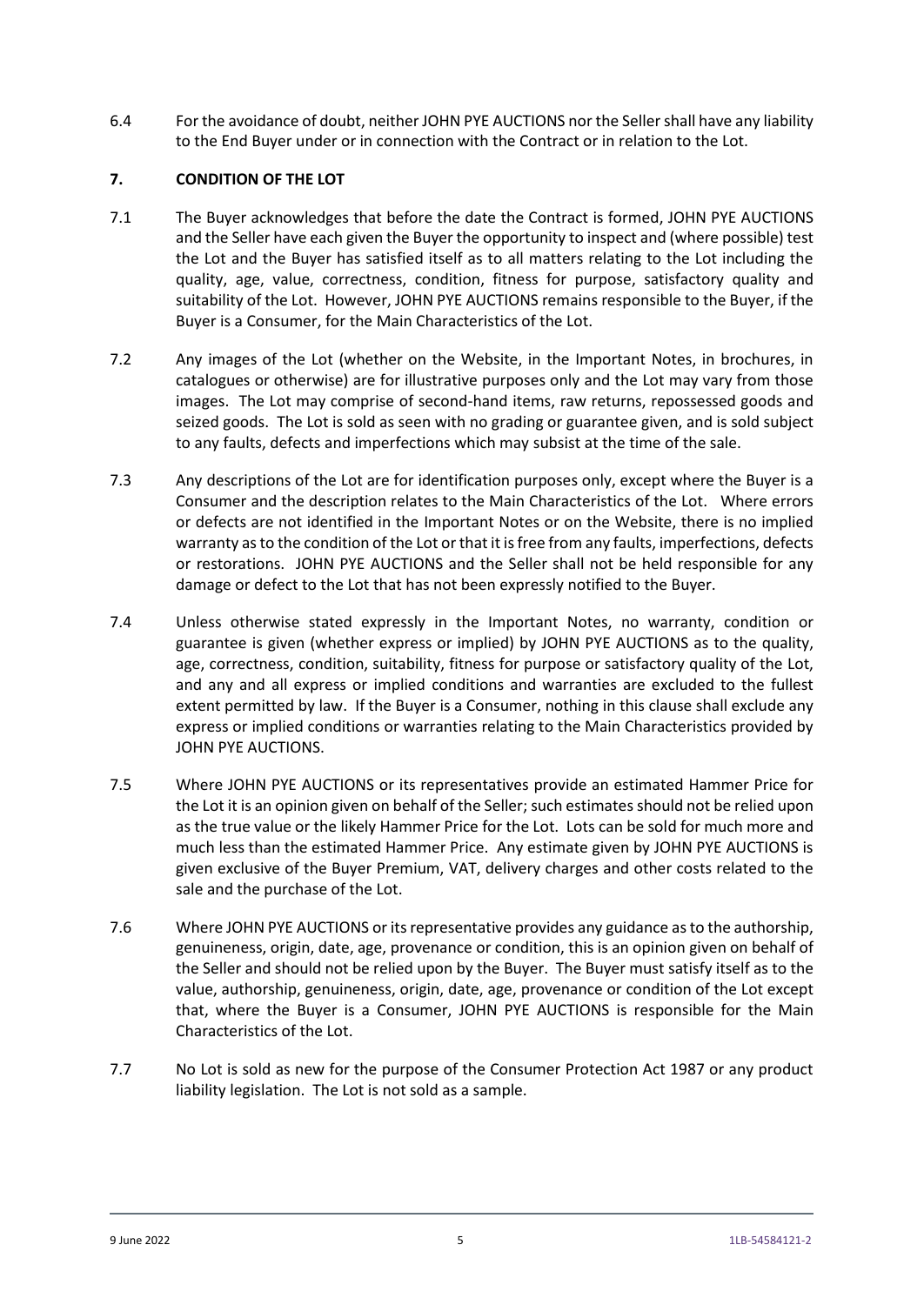- 7.8 JOHN PYE AUCTIONS and the Seller shall not be liable for any loss or damage suffered or incurred by the Buyer arising out of or in connection with any deficiency in the Lot, error in the Lot description, mis-statement or the failure of Lot to function, except where arising from JOHN PYE AUCTIONS' or the Seller's negligence. This clause does not apply to a Buyer who is a Consumer.
- 7.9 Where the Buyer is a Consumer, nothing in this clause limits or excludes any express or implied conditions or warranties relating to the Main Characteristics.

### **8. TERMS SPECIFIC TO THE LOT**

#### *Clocks and watches*

8.1 The absence in the description of a Lot of any reference to the condition of a clock or watch does not imply that the Lot is in good condition and without defects, repairs or restorations. Many clocks and watches may have been repaired or restored during the course of their normal lifetime and may now incorporate parts that are not original to them. JOHN PYE AUCTIONS makes no representation or warranty that any clock or watch is in working order. As clocks and watches often contain fine and complex mechanisms, Bidders acknowledge and accept that the watch or clock may require ongoing service, battery replacement or further repair work. The Buyer is solely responsible for this work and the resulting costs.

### *Gemstones and jewellery*

- 8.2 Historically, gemstones may have been subjected to a variety of treatments to enhance their appearance. Where the Lot comprises of gemstones, the Bidder acknowledges and accepts that the gemstones may have been exposed to some sort of treatment (including, without limitation, that diamonds may have been clarity enhanced). In the event that JOHN PYE AUCTIONS has been provided with certificates relating to the gemstones JOHN PYE AUCTIONS shall make the same available to the Buyer. Neither JOHN PYE AUCTIONS nor the Seller accepts any liability for claims based upon certificates obtained by the Buyer which differ from the certificates provided by JOHN PYE AUCTIONS.
- 8.3 Where the weight of the gemstones or jewellery is provided by JOHN PYE AUCTIONS, this is the weight assessed by JOHN PYE AUCTIONS within its (or their) settings and the stated weight is JOHN PYE AUCTIONS' opinion only. The Bidder must satisfy itself with its own investigations as to the weight of the gemstones or jewellery (as applicable).

#### **9. RISK & TITLE**

- <span id="page-7-0"></span>9.1 JOHN PYE AUCTIONS is acting as agent of the Seller only and gives no warranty as to the Seller's title to the Lot.
- 9.2 Title to the Lot shall pass to the Buyer only once JOHN PYE AUCTIONS has received payment in full from the Buyer for all sums due to JOHN PYE AUCTIONS and the Seller. Unless expressly stated otherwise in the Important Notes, title to any Intellectual Property Rights which may subsist in the Lot shall not transfer to the Buyer.
- 9.3 The Buyer acknowledges and accepts that the Seller may be a receiver, administrator, liquidator, or a trustee in bankruptcy. In such circumstances, the Seller (and JOHN PYE AUCTIONS as agent on behalf of the Seller) will sell whatever right, title or interest the Seller may have (if any) to the Lot. Neither the Seller nor JOHN PYE AUCTIONS warrant that the Lot is free from encumbrances.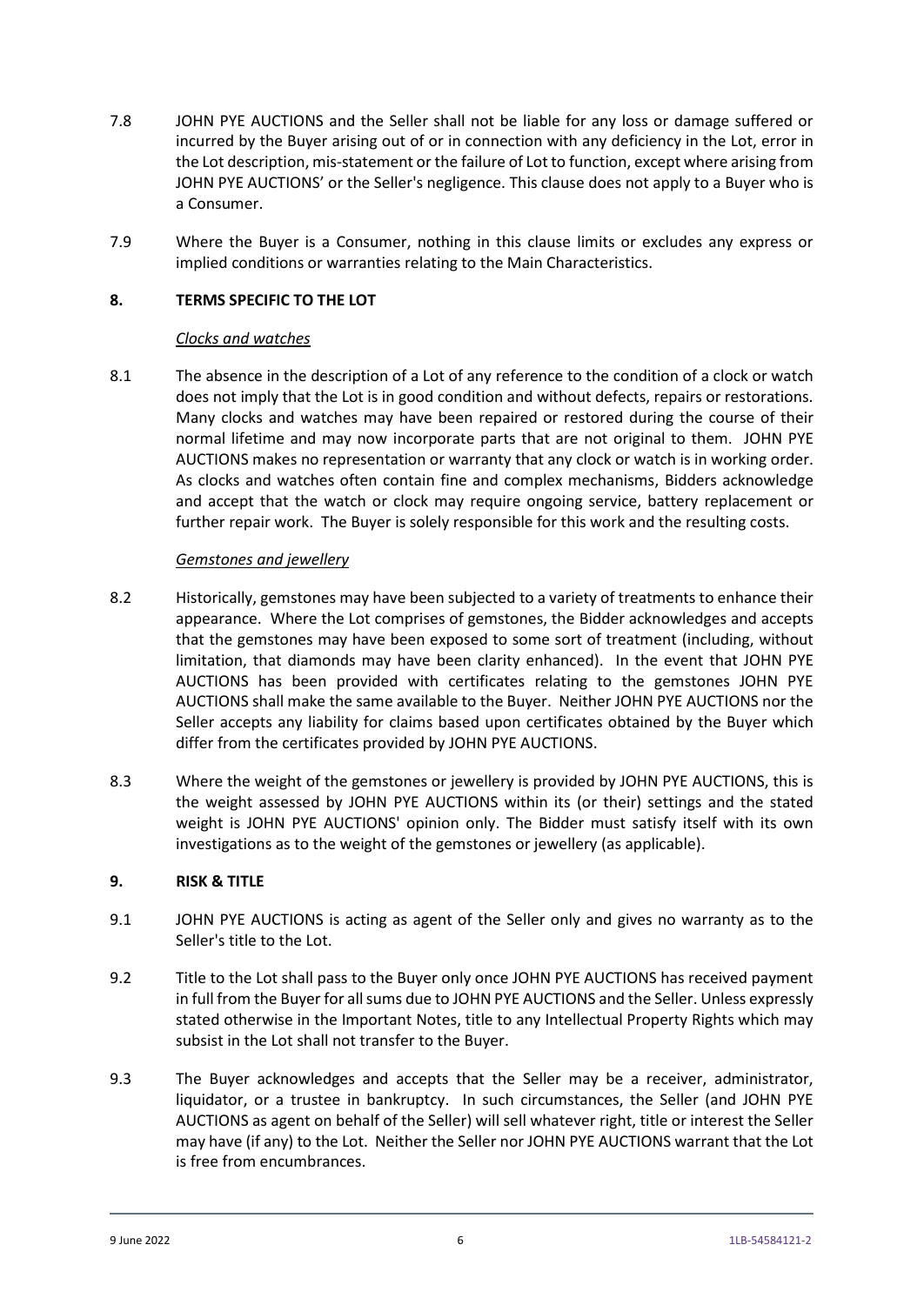- 9.4 Where the Buyer is not a Consumer, risk in the Lot shall pass to the Buyer from and including the date the Contract is formed under claus[e 4.6.](#page-5-0)
- 9.5 Where the Buyer is a Consumer, risk in the Lot shall pass to the Buyer on actual delivery of the Lot to the Buyer which shall be when the Lot is physically delivered to the Buyer (under clause [11\)](#page-9-0) or collected by the Buyer (under clause [12\)](#page-10-0).
- 9.6 Until risk passes to the Buyer, the risk in the Lot remains with the Seller. JOHN PYE AUCTIONS shall not be liable for any loss or damage caused to the Lot.
- 9.7 It is the Buyer's sole responsibility to obtain adequate insurance for the Lot from the time that risk passes to the Buyer. JOHN PYE AUCTIONS and the Seller shall have no liability for the loss or theft of, or damage to, the Lot after this time.
- 9.8 No Lot shall be released to the Buyer until payment has been received by JOHN PYE AUCTIONS for all sums due to JOHN PYE AUCTIONS (including any sums due to JOHN PYE AUCTIONS in respect of any other Goods sold to the Buyer) in full.

#### **10. PRICE & PAYMENT**

- 10.1 The price payable by the Buyer for the Lot shall be:
	- 10.1.1 the Hammer Price;
	- 10.1.2 the Buyer Premium (if applicable);
	- 10.1.3 the artist's resale royalty (if applicable) and any other fees or charges (including, without limitation, delivery charges) specified in the Important Notes;
	- 10.1.4 VAT at the prevailing rate.
- 10.2 The Lot is sold exclusive of VAT which (if applicable) shall be payable by the Buyer at the prevailing rate in addition.
- <span id="page-8-0"></span>10.3 The Buyer shall pay for the Lot in full and in cleared funds immediately on creation of the Contract (see clause [4.6\)](#page-5-0) and in any event by no later than by 5pm on the Working Day that immediately follows the date that the sale is concluded pursuant to claus[e 4.6](#page-5-0) or such other time as is specified in the Important Notes. Time for payment is of the essence.
- 10.4 Payment must be made in British Pound Sterling (GBP) and can be made by CHAPS, bank transfer or online payment (using the Website) or as otherwise specified by JOHN PYE AUCTIONS in the Important Notes. The Buyer must specify the invoice number along with the reference code specified in the Important Notes (if any) when making payment. For queries about payment, please contact the JOHN PYE AUCTIONS' accounts department.
- 10.5 All amounts due under these Terms from the Buyer shall be paid in full without set-off, withholding or deduction.
- 10.6 The Buyer acknowledges and agrees that payment for the amounts due to JOHN PYE AUCTIONS must be received by JOHN PYE AUCTIONS in full before the Lot will be released to the Buyer.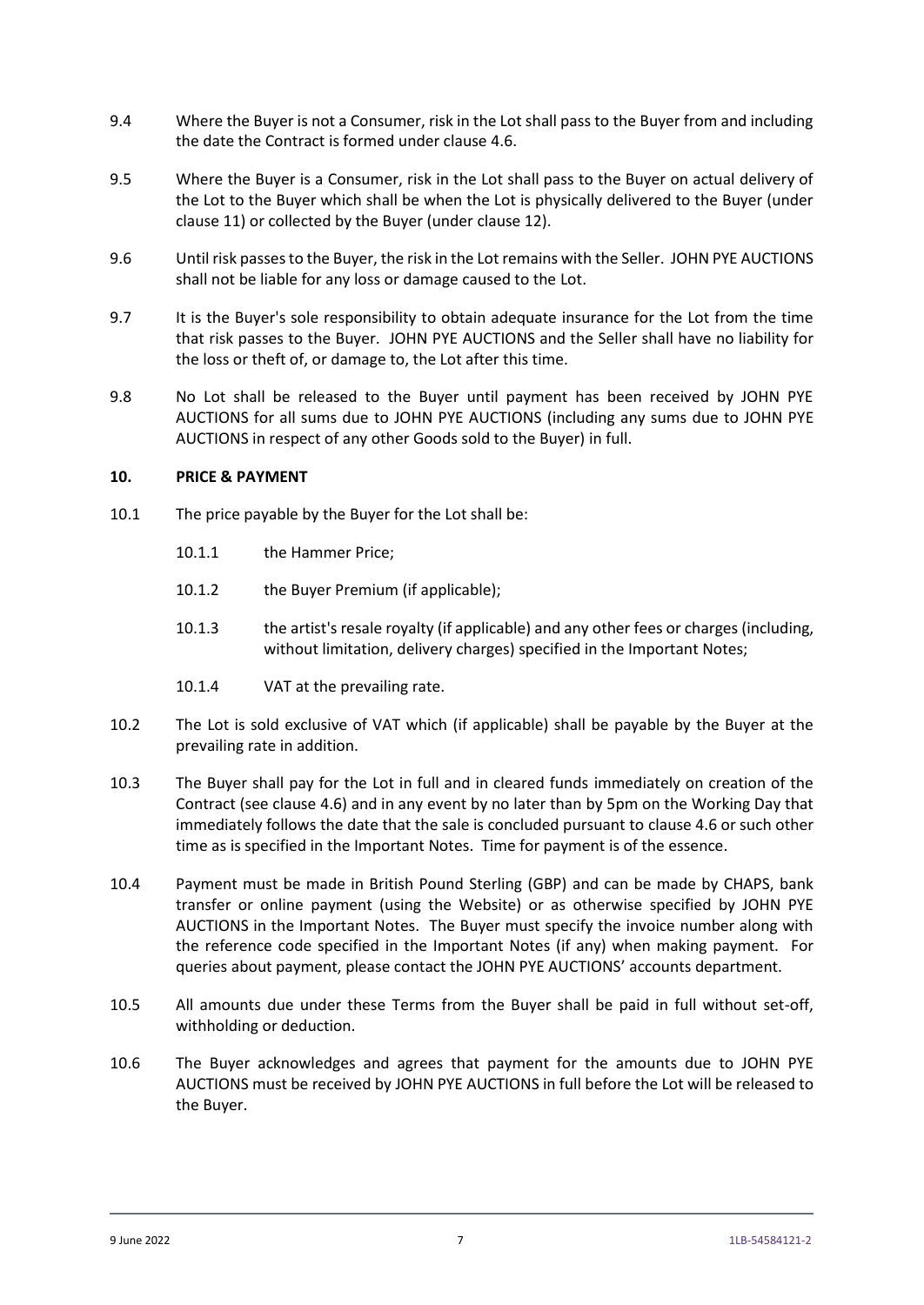10.7 If the Buyer fails to pay the amounts due to JOHN PYE AUCTIONS by the due date for payment then, without prejudice to any other right or remedy that JOHN PYE AUCTIONS may have, JOHN PYE AUCTIONS shall be entitled to charge the Buyer interest on any overdue sums from the due date for payment (i) at a rate of 3% above the base rate of Barclays Bank Plc from time to time if the Buyer is a Consumer; or (ii) at the rate specified in the Late Payment of Commercial Debts (Interest) Act 1998 if the Buyer is not a Consumer. This interest shall accrue on a daily basis from the due date until the date of actual payment of the overdue sum, whether before or after judgment. The Buyer must pay the interest together with any overdue amount on demand.

### <span id="page-9-0"></span>**11. DELIVERY**

- 11.1 The Buyer shall only be permitted to collect, or arrange for collection of, the Lot where it has first obtained JOHN PYE AUCTIONS' prior written consent. In all other circumstances, the Lot shall be delivered to the Buyer by JOHN PYE AUCTIONS' third-party delivery carrier ("**Delivery Carrier**") in accordance with this clause [11.](#page-9-0)
- 11.2 Once payment for all sums due from the Buyer has been received in full by JOHN PYE AUCTIONS (including where applicable all delivery charges), JOHN PYE AUCTIONS shall arrange for the Delivery Carrier to collect the Lot for delivery to the Buyer. The Delivery Carrier shall inform the Buyer of the anticipated date for delivery which is usually no later than 30 days after the date JOHN PYE AUCTIONS receives payment in full from the Buyer for all sums due. Notwithstanding the foregoing, times for collection and delivery of the Lot are approximate only and the time of delivery is not of the essence.
- 11.3 Delivery of the Lot shall be made to the address supplied by the Buyer to JOHN PYE AUCTIONS at the time that the Buyer makes payment for the Lot. The Buyer acknowledges and agrees that the delivery address cannot be changed after this time. If the Lot is too big to fit through the letterbox, the Buyer must provide an address at the Buyer's premises where the Lot can be safely delivered. Please be aware that JOHN PYE AUCTIONS does not deliver to any addresses outside of the UK and Northern Ireland.
- 11.4 The Buyer is solely liable for ensuring that the Delivery Carrier has access to its delivery address which is free from all obstacles. If the Delivery Carrier is of the opinion that it is unable to deliver the Lot to the delivery address it shall deliver the Lot as close to the entrance of the delivery address as is reasonably possible. The Buyer shall immediately ensure that the Lot is removed from any public highways or pavements or access points.
- 11.5 The Buyer shall comply with all directions of JOHN PYE AUCTIONS and the Delivery Carrier for delivery of the Lot.
- 11.6 Delivery may be made in instalments as decided by JOHN PYE AUCTIONS and the Delivery Carrier. Separate delivery charges may be applicable for each instalment.
- <span id="page-9-1"></span>11.7 JOHN PYE AUCTIONS shall not be liable to the Buyer or any other person for:
	- 11.7.1 loss of or damage to the Lot whilst the Lot are in the custody or control of the Delivery Carrier;
	- 11.7.2 loss of or damage to property caused by the Delivery Carrier;
	- 11.7.3 any delay in the delivery of the Lot,

this claus[e 11.7](#page-9-1) does not apply to a Buyer who is a Consumer.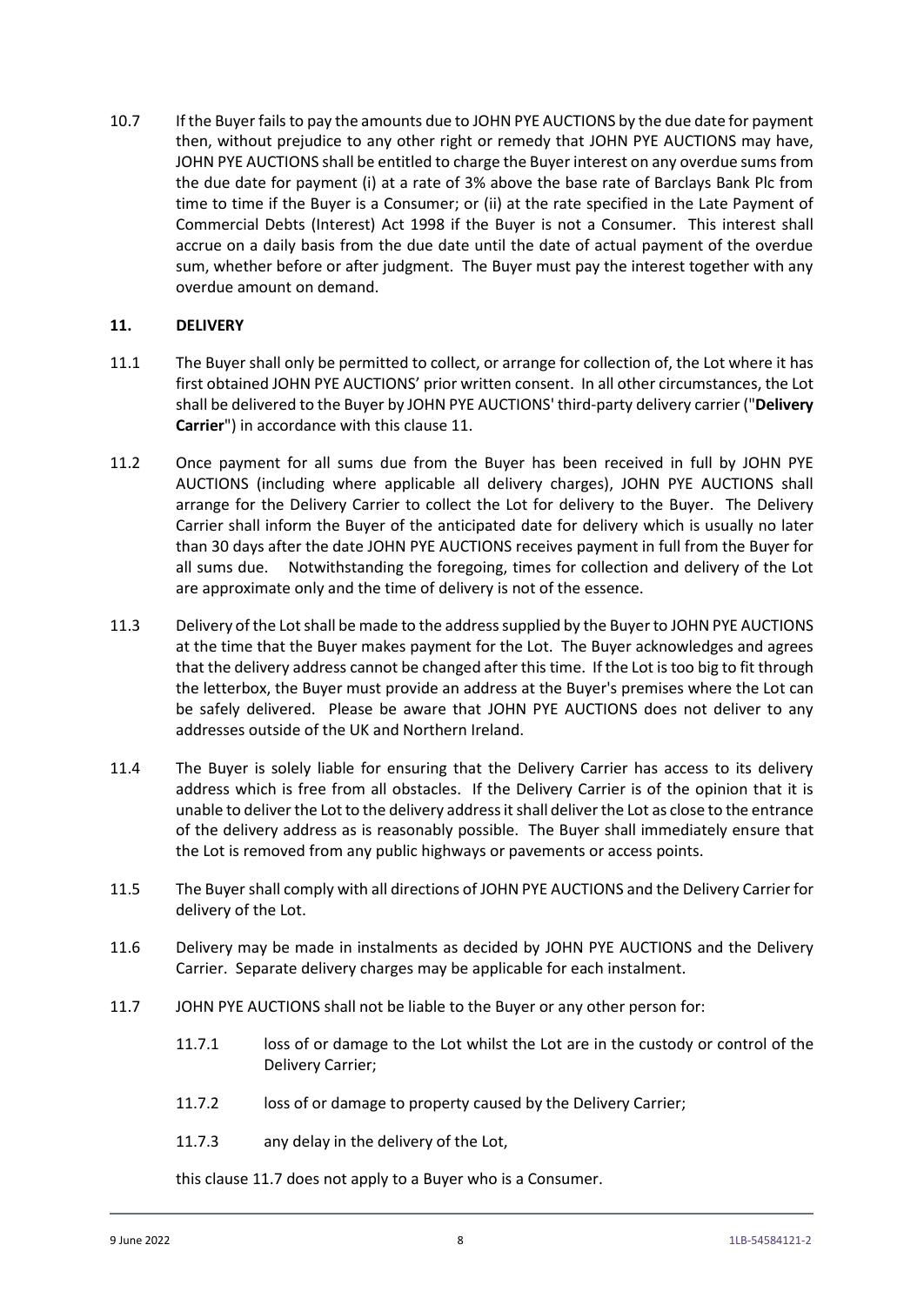### <span id="page-10-0"></span>**12. REMOVAL FROM THE PREMISES & COLLECTION OF GOODS**

- <span id="page-10-1"></span>12.1 Where the Buyer has obtained JOHN PYE AUCTIONS' prior written consent for the Buyer (or someone acting on its behalf) to collect the Lot from the Premises the following terms in this clause [12](#page-10-0) shall apply.
- <span id="page-10-2"></span>12.2 The Buyer shall, at its own expense and risk, remove the Lot from the Premises no later than 5pm UK time on the Working Day that immediately follows the date that JOHN PYE AUCTIONS receives payment for the Lot in full or such other date at JOHN PYE AUCTIONS agrees with the Buyer. However, JOHN PYE AUCTIONS shall be under no obligation to release the Lot to the Buyer until it has been able to confirm to its satisfaction that it has received full payment for all amounts due.
- 12.3 JOHN PYE AUCTIONS shall only release the Lot to the Buyer or its authorised agent, not to any third party. Removal shall take place during JOHN PYE AUCTIONS normal working hours. For the avoidance of doubt, the Buyer or their authorised agent shall not be permitted to remove the Lot, or to procure the removal of the Lot, from the Premises without obtaining JOHN PYE AUCTIONS' prior written consent. Before the Lot is released to the Buyer (or its authorised agent), JOHN PYE AUCTIONS may require (and the Buyer shall in such circumstances provide) written authority from the Buyer that its agent is authorised to collect the Lot from the Premises on the Buyer's behalf.
- 12.4 The Buyer may be required to conduct a full and complete risk assessment acceptable to JOHN PYE AUCTIONS or the Seller (and provide the same to JOHN PYE AUCTIONS) before the Lot can be removed from the Premises. The Buyer shall be solely responsible for ensuring the safe and lawful removal of the Lot from the Premises and for their onward transfer.
- 12.5 The Buyer shall make good any damage caused by it or its employees, representatives, agents or subcontractors in effecting removal of the Lot including, without limitation, any damage caused to adjoining lots or goods and damage caused to any utilities at the Premises.
- 12.6 The Buyer shall obtain adequate insurance (including, without limitation, public liability insurance and employer's liability insurance) in respect of the removal of the Lot.
- 12.7 JOHN PYE AUCTIONS reserves the right to require the Buyer to pay a deposit of such sum as JOHN PYE AUCTIONS considers (in its absolute discretion) reasonable in respect of any damage that is likely to be caused to the Premises, or to any property in the Premises, by the removal of the Lot ("**Damage Deposit**"). If the Buyer refuses to pay any such Damage Deposit, JOHN PYE AUCTIONS shall be entitled to refuse to allow the Buyer to remove the Lot and the Buyer shall be deemed to be in default under clause [14.](#page-11-0)
- 12.8 Where the Buyer has paid the Damage Deposit to JOHN PYE AUCTIONS, JOHN PYE AUCTIONS may apply the Damage Deposit against the cost of repairing any damage caused to the Premises or to any property by the removal of the Lot.
- 12.9 The Buyer shall indemnify and keep indemnified JOHN PYE AUCTIONS and the Seller against any and all liabilities, costs, claims, expenses, damages and losses (including but not limited to any direct, indirect or consequential losses, loss of profit, loss of reputation and all interest, penalties and legal costs (calculated on a full indemnity basis) and any and all other reasonable professional costs and expenses) suffered, incurred or paid by JOHN PYE AUCTIONS and/or the Seller arising out of or in connection with the removal of, or failure to remove, the Lot by the Buyer, its representatives, agents, or contractors, including in respect of any damage to property, death or personal injury.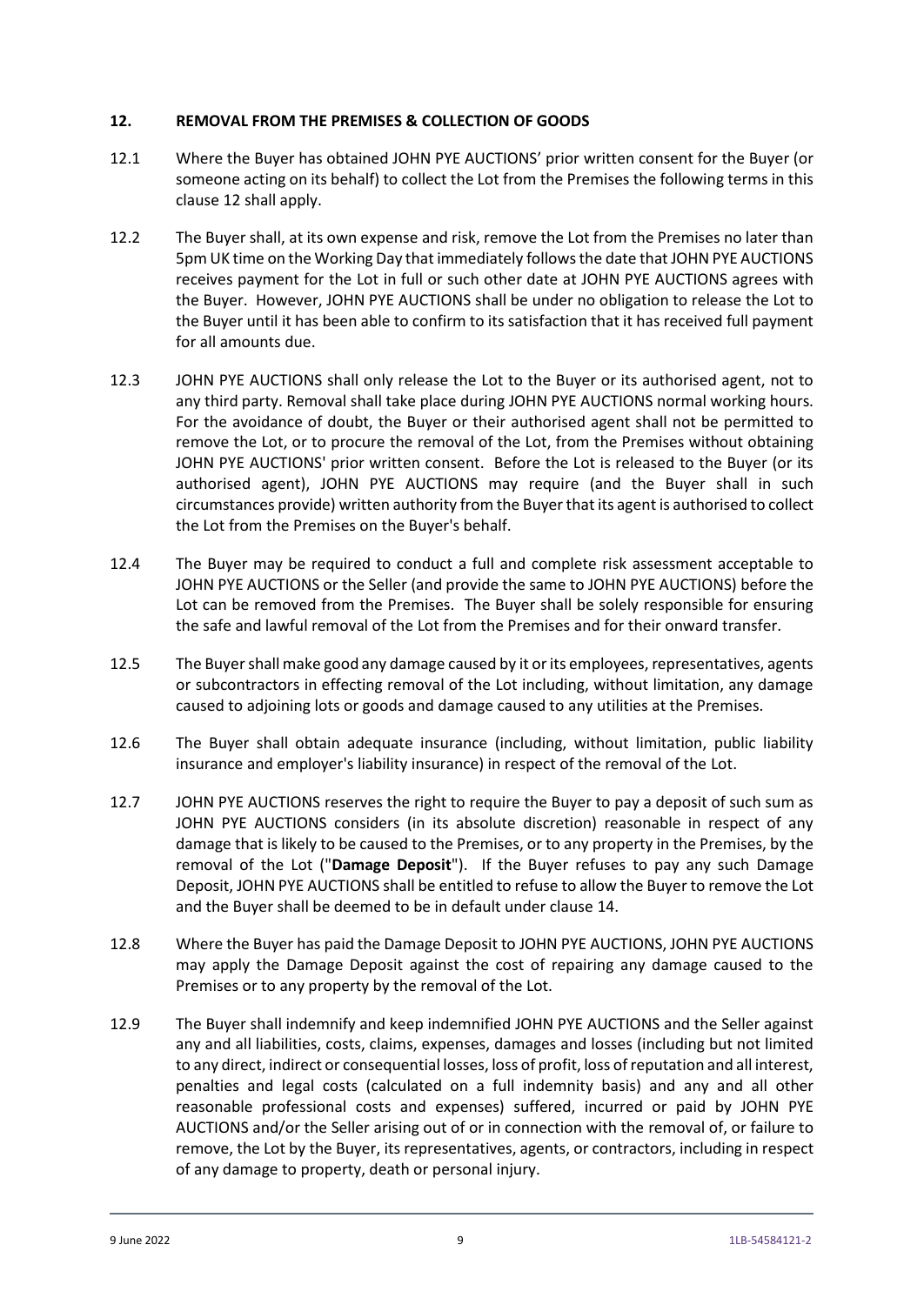### **13. HEALTH AND SAFETY**

- 13.1 The Buyer acknowledges and accepts that certain Lots may contain hazardous or deleterious materials and substances and may be subject to health and safety legislation, including without limitation the Health and Safety Act 1974, the Environmental Protection Act 1990, the Construction (Design and Management) Regulations 2007, the Control of Substances Hazardous to Health Regulations 2002 and the Furniture and Furnishings (Fire) (Safety) Regulations 1988.
- 13.2 The Buyer acknowledges and accepts that the Lot may not comply with the relevant health and safety legislation at the time they are sold, may not be suitable for domestic use, and/or may require specialist handling or treatment prior to their removal from the Premises, during the physical transfer to the Buyer, and prior to their use.
- <span id="page-11-1"></span>13.3 It is the Buyer's sole responsibility to ensure that it understands, and complies at all times with, any and all health and safety legislation and codes of conduct relating to the Lot and the use of the Lot (including, where claus[e 12.1](#page-10-1) applies, at all times during the removal of the Lot from the Premises).
- 13.4 The Buyer agrees and undertakes that it will relieve the Seller and JOHN PYE AUCTIONS of any duties pursuant to sections 6 of the Health and Safety at Work Act 1974 in respect of the Lot.
- 13.5 The Buyer shall provide JOHN PYE AUCTIONS with written undertakings (in a form acceptable to JOHN PYE AUCTIONS and in addition to those given by the Buyer on registration with JOHN PYE AUCTIONS) that the Buyer will comply with all duties and obligations in respect of the Lot imposed by the Health and Safety at Work Act 1974.

## <span id="page-11-0"></span>**14. BUYER DEFAULT**

## *Non-Payment*

- 14.1 If the Buyer fails to pay in full any of the amounts due under the Contract on the due date for payment, without prejudice to any other right or remedy that the Seller and/or JOHN PYE AUCTIONS may have, JOHN PYE AUCTIONS and/or the Seller may do any or all of the following:
	- 14.1.1 terminate the Contract;
	- 14.1.2 retain the Deposit paid by the Buyer;
	- 14.1.3 charge the Buyer for monies owed in respect of costs incurred by JOHN PYE AUCTIONS and the Seller, including the cost of removing, storing and insuring the Lot (whether at the Premises or otherwise);
	- 14.1.4 refuse to accept, and may reject, any Bid placed or which the Buyer attempts to place in a different or future auction or sale or otherwise restrict the Buyer's account;
	- 14.1.5 withhold the sale and/or release to the Buyer of any other goods purchased by the Buyer until the earlier of the date that the Buyer pays all amounts due under the Contract in full or the date that the Seller terminates the Contract;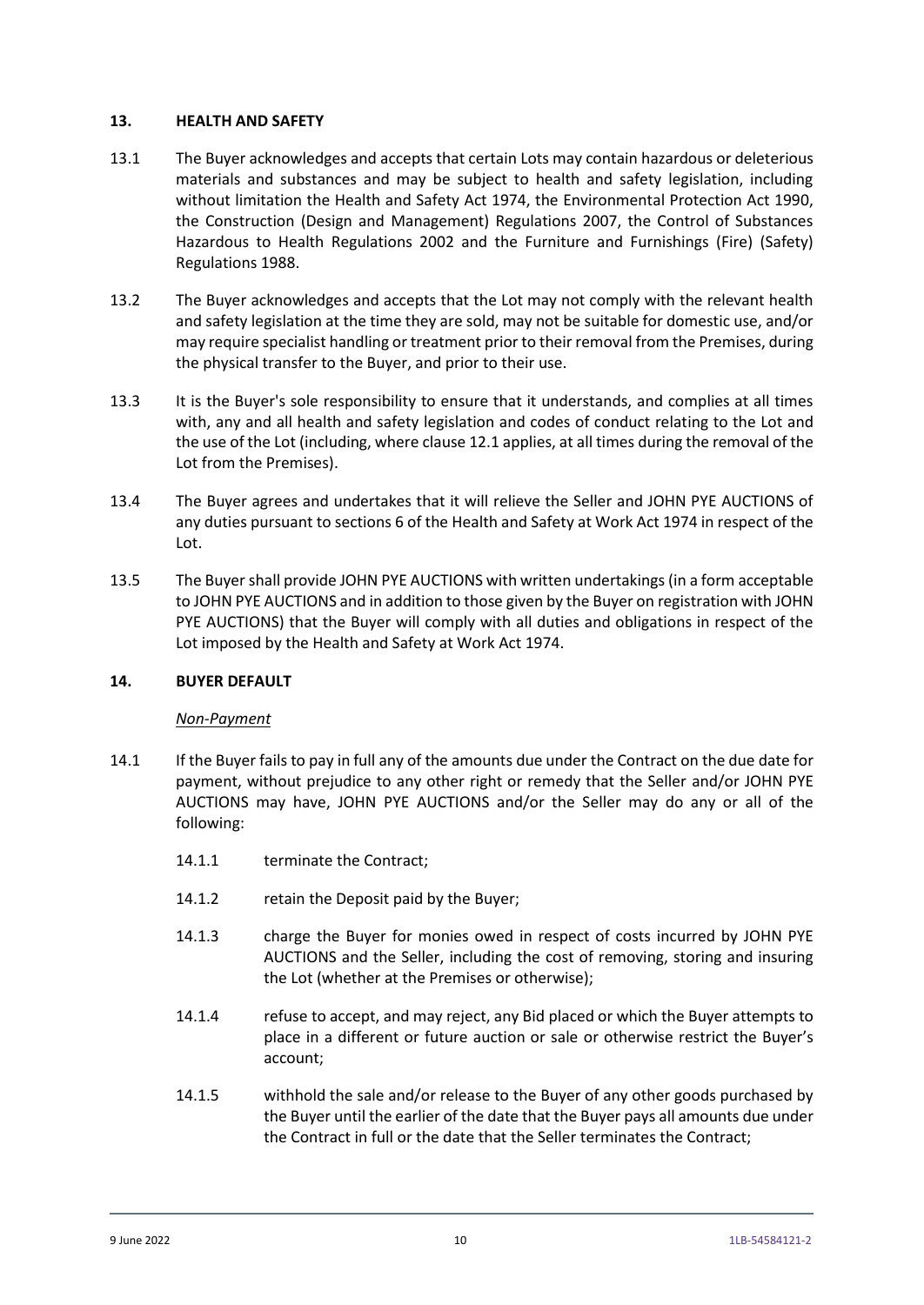- 14.1.6 apply any proceeds of sale due to the Buyer towards settlement of any unpaid payments due from the Buyer; and/or
- 14.1.7 exercise a lien on any of the Buyer's property which is for any purpose in the possession of JOHN PYE AUCTIONS.

#### *Non-Removal of Lots*

- 14.2 If the Buyer has received prior written consent from JOHN PYE AUCTIONS to remove the Lot from the Premises pursuant to clause [12.1](#page-10-1) but fails to remove the Lot from the Premises in accordance with clause [12.2,](#page-10-2) without prejudice to any other right or remedy that the Seller and/or JOHN PYE AUCTIONS may have, JOHN PYE AUCTIONS and/or the Seller may do any or all of the following:
	- 14.2.1 charge the Buyer;
		- 14.2.1.1 a one-off administration fee of £50 plus VAT;
		- 14.2.1.2 a daily fee of £5 plus VAT for continued storage of the Lot, whether at the Premises or at new premises that the Lot is moved to;
		- 14.2.1.3 the cost of storage and insurance of the Lot (whether at the Premises or elsewhere),

until the earlier of the date that the Buyer removes the Lot from the Premises (or such replacement premises) and the date the Seller terminates the Contract. The Buyer must pay all sums due to JOHN PYE AUCTIONS pursuant to clause 14.2.1 before the Buyer will be permitted to remove the Lot from the Premises;

and/or

14.2.2 move the Lot to another premises, such removal shall be at the Buyer's risk provided that JOHN PYE AUCTIONS shall use reasonable skill and care;

and/or

14.2.3 terminate the Contract.

#### *Termination*

- 14.3 The Seller and/or JOHN PYE AUCTIONS can terminate the Contract without incurring any liability to the Buyer and without prejudice to any other right or remedy that the Seller and/or JOHN PYE AUCTIONS may have, if:
	- 14.3.1 the Buyer fails to pay any sum due by the due date for payment;
	- 14.3.2 the Buyer fails to comply with its obligations under clause [11](#page-9-0) or clause [12](#page-10-0) as applicable;
	- 14.3.3 the Buyer fails to remove the Lot from the Premises on the date and at the time agreed by JOHN PYE AUCTIONS;
	- 14.3.4 the Buyer fails to comply with its obligations under clause [13.3](#page-11-1) and/or 13.5;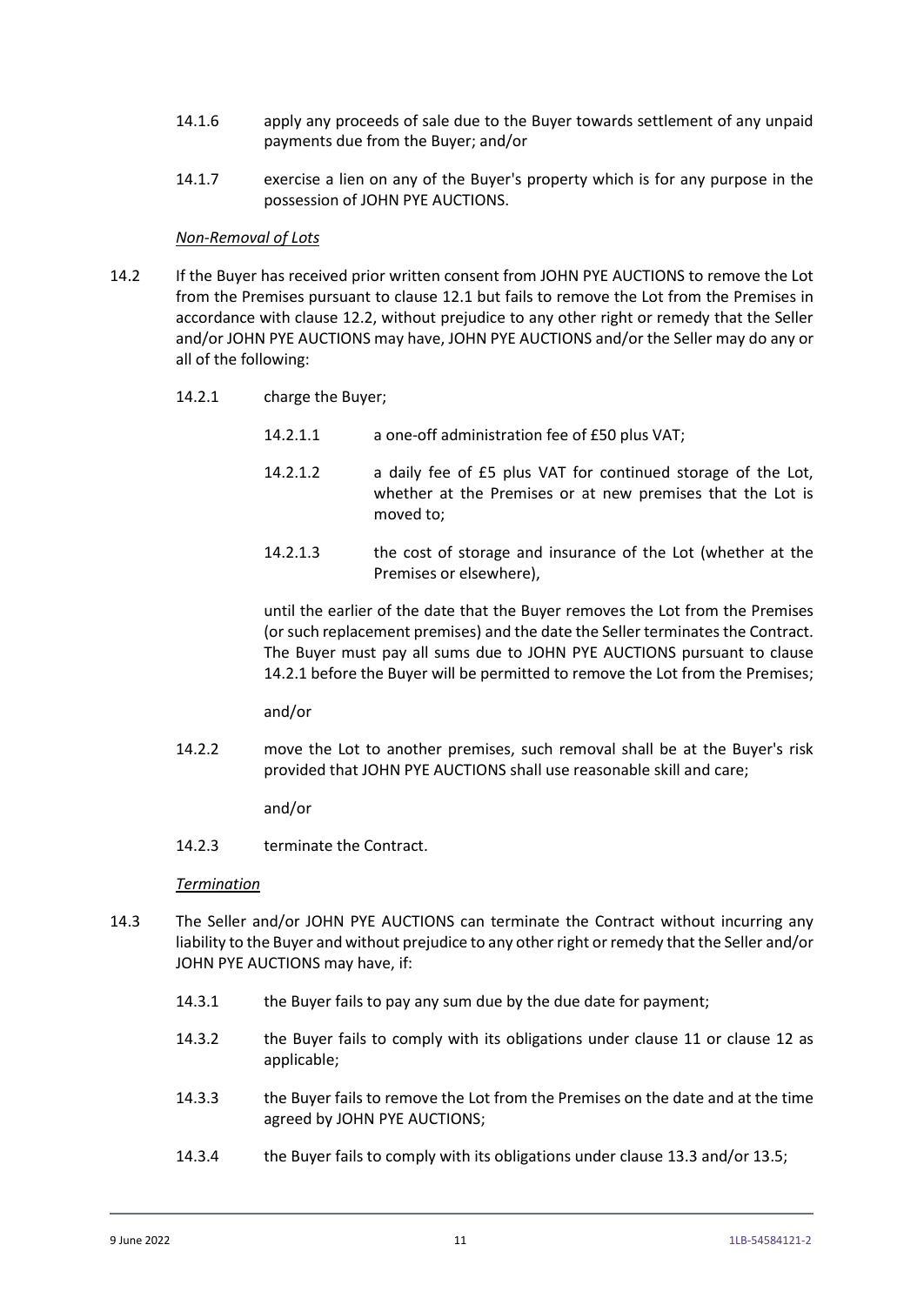- <span id="page-13-2"></span>14.3.5 the Lot cannot be removed from the Premises without causing, or being reasonably likely to cause, damage to the Premises or to any property or person;
- <span id="page-13-3"></span>14.3.6 a third party provides evidence satisfactory to JOHN PYE AUCTIONS that it has superior title or right to the custody or possession of the Lot;
- <span id="page-13-4"></span>14.3.7 the Lot is unlawful (including, without limitation, if the Lot contains Goods which it is unlawful to sell) or if the Lot infringes any third party rights
- <span id="page-13-5"></span>14.3.8 a product recall is issued affecting the Lot;
- <span id="page-13-6"></span>14.3.9 a government or public authority (such as Trading Standards) issues a restriction or prohibition on sale or requires the sale to be terminated, and

the Contract shall be deemed terminated from either (a) the date that JOHN PYE AUCTIONS markets the Lot for resale; or (b) such other date as JOHN PYE AUCTIONS may inform the Buyer.

- <span id="page-13-0"></span>14.4 In the event that the Contract is terminated under clause 14.3.1, without prejudice to any other rights or remedies of the Seller and/or JOHN PYE AUCTIONS:
	- 14.4.1 any Deposit or other amount paid by the Buyer under the Contract (if any) shall be forfeited to the Seller except those amounts that are due to JOHN PYE AUCTIONS;
	- 14.4.2 the Seller may (but shall not be obliged to) dispose of or resell the Lot in whole or in part to a third party without restriction and without having to account to the Buyer for any increase or decrease to the price that was originally agreed to be paid by the Buyer; and
	- 14.4.3 any proceeds of such resale received from the third party buyer (excluding Buyer Premium and any VAT paid) shall be applied to discharge the liabilities owed to JOHN PYE AUCTIONS that were not satisfied by the amounts forfeited under claus[e 14.4.1,](#page-13-0) including any liabilities owed to JOHN PYE AUCTIONS by the buyer that purchases in the re-sale, with the remainder paid to the Seller.
- <span id="page-13-1"></span>14.5 Where the Contract is terminated under clause 14.3.2, 14.3.3 and/or 14.3.4, without prejudice to any other rights or remedies of the Seller and/or JOHN PYE AUCTIONS:
	- 14.5.1 any Deposit or other amount paid by the Buyer under the Contract shall be forfeited to the Seller except those amounts that are due to JOHN PYE AUCTIONS;
	- 14.5.2 no earlier than 14 days after the date that the Buyer is obliged to make payment in full pursuant to clause [10.3,](#page-8-0) the Seller may (but shall not be obliged to) dispose of or resell the Lot in whole or in part to a third party without restriction and without having to account to the Buyer for any increase or decrease to the price that was originally agreed to be paid by the Buyer; and
	- 14.5.3 any proceeds of such resale received from the third party buyer (excluding Buyer Premium and any VAT paid) will be applied to discharge the liabilities owed to JOHN PYE AUCTIONS in the following order:
		- 14.5.3.1 the Defaulter's Entry Fee;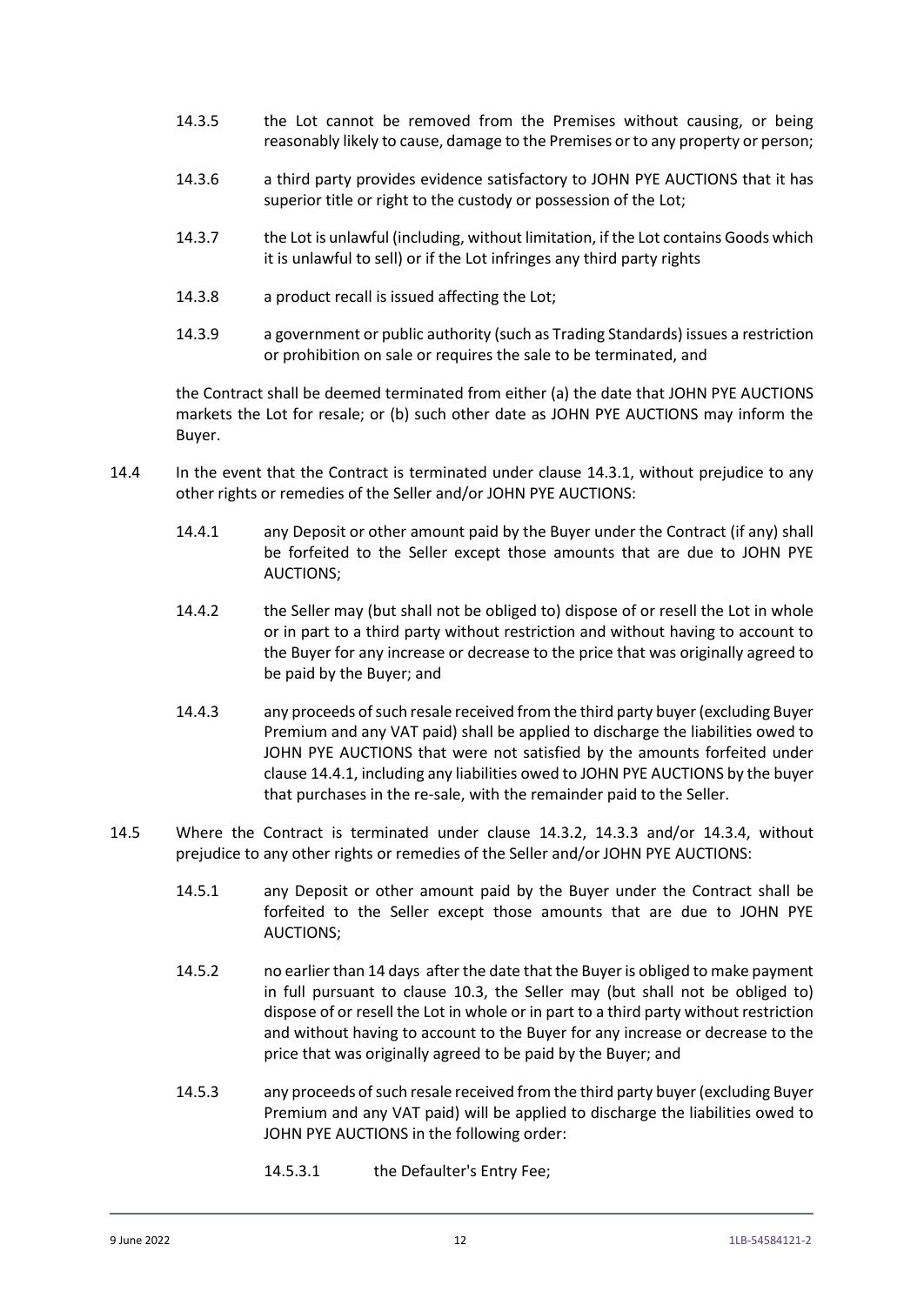- 14.5.3.2 the costs incurred by JOHN PYE AUCTIONS for storage, removal and insurance of the Lot up to the point of conclusion of the resale;
- 14.5.3.3 the Buyer Premium;
- 14.5.3.4 a one-off administration fee of £50 plus VAT;
- 14.5.3.5 any other liabilities owed to JOHN PYE AUCTIONS and/or the Seller that were not satisfied by the amounts forfeited under clause [14.5.1,](#page-13-1) including any liabilities owed to JOHN PYE AUCTIONS and/or the Seller by the buyer in the re-sale; and

once the above liabilities have been discharged, the amounts outstanding (if any) from resale of the Lot shall be paid to the Buyer.

- 14.6 In the event that the Contract is terminated pursuant to clause [14.3.5,](#page-13-2) clause [14.3.6,](#page-13-3) clause [14.3.7,](#page-13-4) clause [14.3.8,](#page-13-5) or clause [14.3.9,](#page-13-6) without prejudice to any other right or remedies of the Seller and/or JOHN PYE AUCTIONS, if the Lot has been removed from the Premises, the Buyer shall deliver the Lot to such address as JOHN PYE AUCTIONS shall specify or make available the Lot for collection by JOHN PYE AUCTIONS (at JOHN PYE AUCTIONS' election).
- 14.7 The Buyer shall indemnify and keep indemnified JOHN PYE AUCTIONS and the Seller against all liabilities, costs, claims, expenses, damages and losses (including but not limited to any direct, indirect or consequential losses, loss of profit, loss of reputation and all interest, penalties and legal costs (calculated on a full indemnity basis) and all other professional costs and expenses) suffered, incurred or paid by JOHN PYE AUCTIONS and/or the Seller arising out of or in connection with the termination of the Contract (except where terminated pursuant to clause [14.3.5](#page-13-2) or clause [14.3.6](#page-13-3) or claus[e 14.3.7](#page-13-4) or clause 14.3.8 or clause 14.3.9) and resale of the Lot (including, without limitation, the cost of storage and insurance for the Lot and any loss arising out of the resale of the Lot at a lower price than originally agreed to be paid by the Buyer).
- 14.8 If the Buyer commits a breach of these Terms, JOHN PYE AUCTIONS reserves the right to reject or ignore any bids or offers made by or on behalf of the Buyer at a future auction or sale.

## **15. INTELLECTUAL PROPERTY RIGHTS**

- 15.1 Where the Lot has been de-branded/de-badged, the Buyer shall ensure that the Lot remains de-branded or de-badged. No original trademarks, web images, logos or any other Intellectual Property Rights may be copied or used by the Buyer. Failure to comply with this restriction may result in the Buyer being permanently excluded from JOHN PYE AUCTIONS' auctions and sales.
- 15.2 Any use by the Buyer of the Lot (including without limitation computer software) shall be subject to the terms of any existing licence or other Intellectual Property Rights in and to such Lot.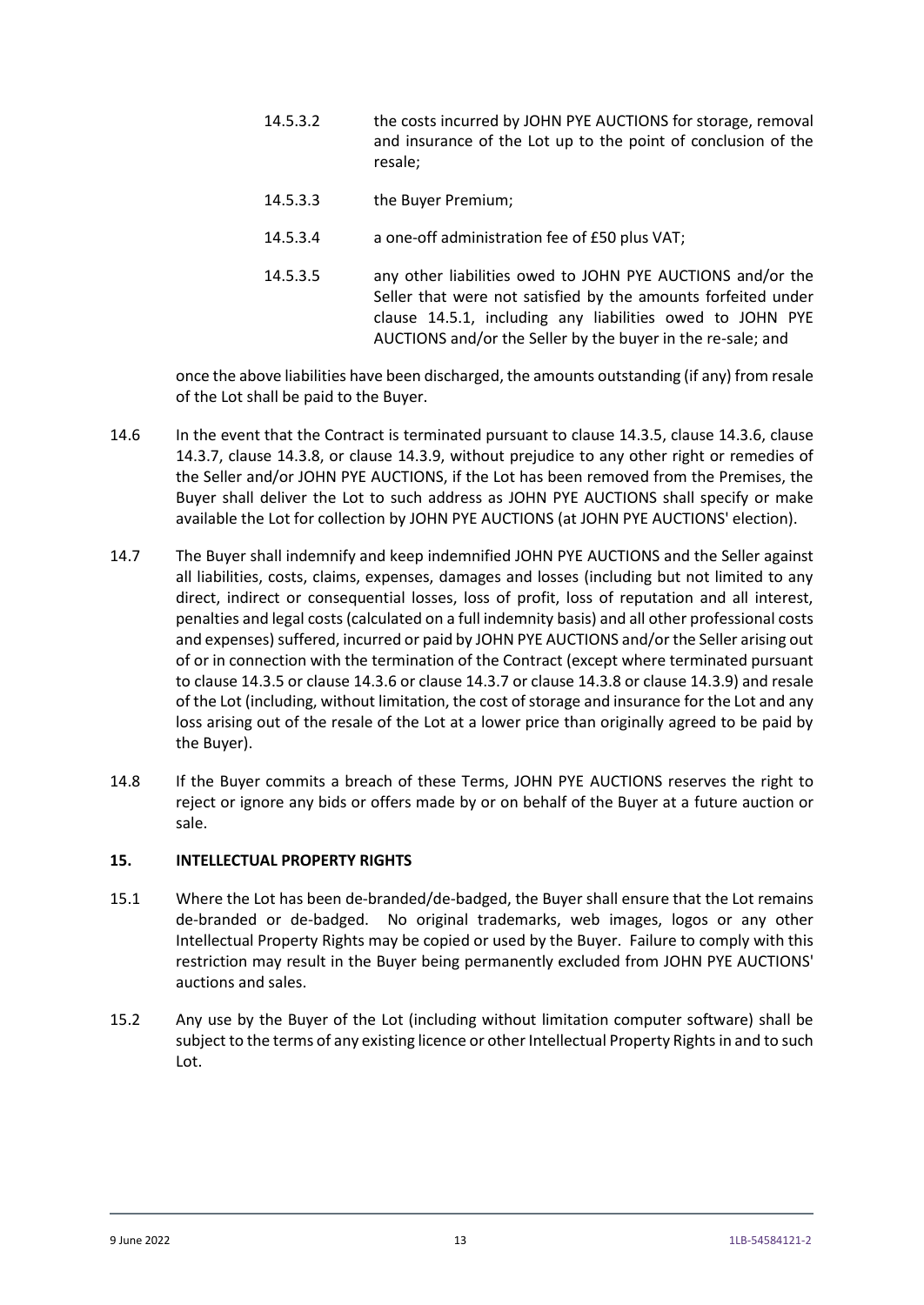15.3 All Intellectual Property Rights in and to the Website and the Important Notes and any advertising materials, catalogues or brochures issued by JOHN PYE AUCTIONS and any photographs, illustrations or other images of the Lot are and shall remain the property of JOHN PYE AUCTIONS or the Seller or their licensors. The Buyer shall not copy, reproduce, alter, adapt, modify, translate or deface such Intellectual Property Rights in whole or in part for any purpose.

### <span id="page-15-0"></span>**16. LIMITATION OF LIABILITY (CONSUMER ONLY)**

- 16.1 This clause [16](#page-15-0) applies only to Buyers who are Consumers.
- 16.2 Buyers are reminded that JOHN PYE AUCTIONS acts only as an agent of the Seller and is not the manufacturer or supplier or owner of the Lot.
- <span id="page-15-2"></span>16.3 Nothing in these Terms shall limit or exclude the liability of JOHN PYE AUCTIONS, the Seller, or those third parties connected to JOHN PYE AUCTIONS and/or the Seller, and each of their directors, employees, subcontractors and agents, for:
	- 16.3.1 death or personal injury caused by its or their negligence;
	- 16.3.2 fraud or fraudulent misrepresentation; and
	- 16.3.3 any matter in respect of which it would be unlawful to exclude or restrict liability.
- 16.4 If JOHN PYE AUCTIONS or the Seller fails to comply with these Terms, it or they shall be responsible for loss or damage the Bidder or the Buyer (as applicable) suffers that is a foreseeable result of its or their breach of these Terms or its or their negligence, but no party referred to in clause [16.3](#page-15-2) is responsible for any loss or damage that is not foreseeable. Loss or damage is foreseeable if it was an obvious consequence of the breach or if it was contemplated by the parties to the Contract at the time the Contract was entered into.

## <span id="page-15-1"></span>**17. LIMITATION OF LIABILITY (NON-CONSUMERS)**

- 17.1 This clause [17](#page-15-1) applies only to non-Consumers.
- 17.2 Buyers are reminded that JOHN PYE AUCTIONS acts only as an agent of the Seller and is not the manufacturer or supplier or owner of the Lot.
- 17.3 Subject to claus[e 17.5,](#page-16-0) the Buyer acknowledges that the Seller may be a trustee in bankruptcy or be represented, in relation to the sale of the Lot, by one or more liquidator, administrator or insolvency practitioner ("**Seller's Agent**") and the Buyer agrees that the Seller's Agent is (or are) acting as agent on behalf of the Seller and shall incur no personal liability whatsoever whether on their own part or in respect of any part of the Seller to observe, perform or comply with any obligations hereunder, whether such liability would arise under the Insolvency Act 1986 or otherwise.
- 17.4 Subject to clause [17.5,](#page-16-0) all conditions, warranties and other terms which might otherwise be implied by statute, common law or the law of equity, including without limitation the terms implied by section 13 to 15 of the Sale of Goods Act 1979, are, to the fullest extent permitted by law, expressly excluded.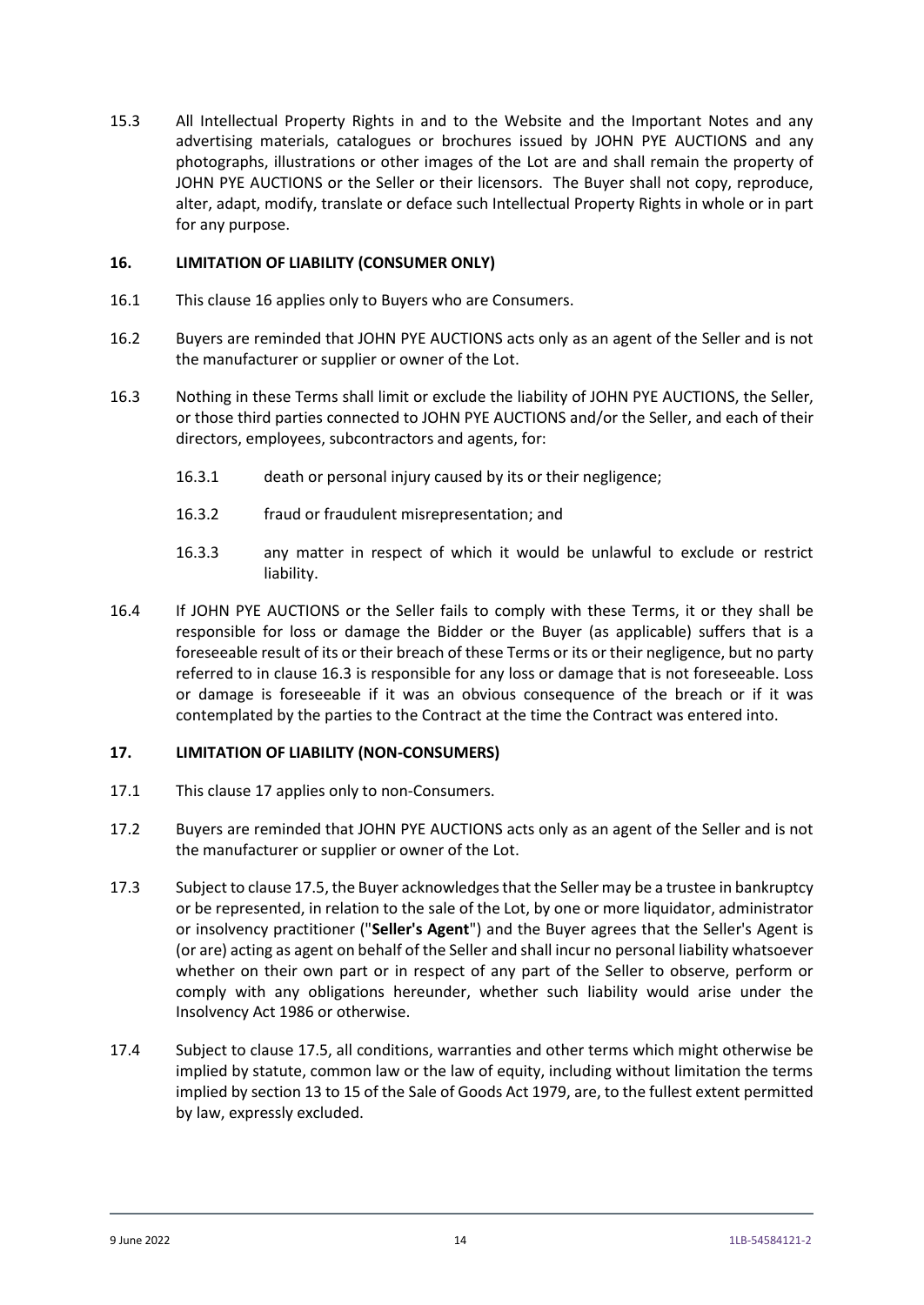- <span id="page-16-0"></span>17.5 Nothing in these Terms shall limit or exclude the liability of JOHN PYE AUCTIONS, the Seller, or those third parties connected to JOHN PYE AUCTIONS and/or the Seller, and each of their directors, employees, subcontractors and agents for:
	- 17.5.1 death or personal injury caused by negligence
	- 17.5.2 fraud or fraudulent misrepresentation;
	- 17.5.3 breach of the terms implied by section 12 of the Sale of Goods Act 1979 (however, attention is drawn to clause [9.1\)](#page-7-0);
	- 17.5.4 any other matter for which it would be illegal or unlawful to exclude or attempt to exclude liability.
- 17.6 Subject to claus[e 17.5](#page-16-0) and clause [17.7,](#page-16-1) the liability of JOHN PYE AUCTIONS and the Seller and those third parties connected to JOHN PYE AUCTIONS and the Seller, and each of their directors, employees, subcontractors and agents, for loss incurred or suffered by any Bidder or the Buyer or any other person arising out of or in connection with the Contract or the Lot, shall be limited to the price paid by the Buyer for the Lot or, where no price has been paid, limited to the price agreed under clause [4.6.](#page-5-0)
- <span id="page-16-1"></span>17.7 Subject to clause [17.5,](#page-16-0) JOHN PYE AUCTIONS and the Seller and those third parties connected to JOHN PYE AUCTIONS and the Seller, and each of their directors, employees, subcontractors and agents shall under no circumstances whatsoever be liable to any Bidder or the Buyer or any other person, under or in connection with the Contract or the Lot, whether in contract, tort (including negligence), breach of statutory duty, misrepresentation, or otherwise, for any:
	- 17.7.1 loss of profits;
	- 17.7.2 loss of income or revenue;
	- 17.7.3 loss of business or business opportunity;
	- 17.7.4 loss of anticipated savings;
	- 17.7.5 loss of, or corruption or damage to, information or data;
	- 17.7.6 loss or damage to goodwill;
	- 17.7.7 wasted management or office time;
	- 17.7.8 loss arising from third party claims;
	- 17.7.9 indirect, special or consequential loss.

#### **18. DATA PROTECTION**

18.1 Personal data that is processed by JOHN PYE AUCTIONS in relation to the Contract shall be processed by JOHN PYE AUCTIONS in accordance with its Privacy Policy which can be viewed at [www.johnpyetrade.co.uk/terms/privacy.](http://www.johnpyetrade.co.uk/terms/privacy)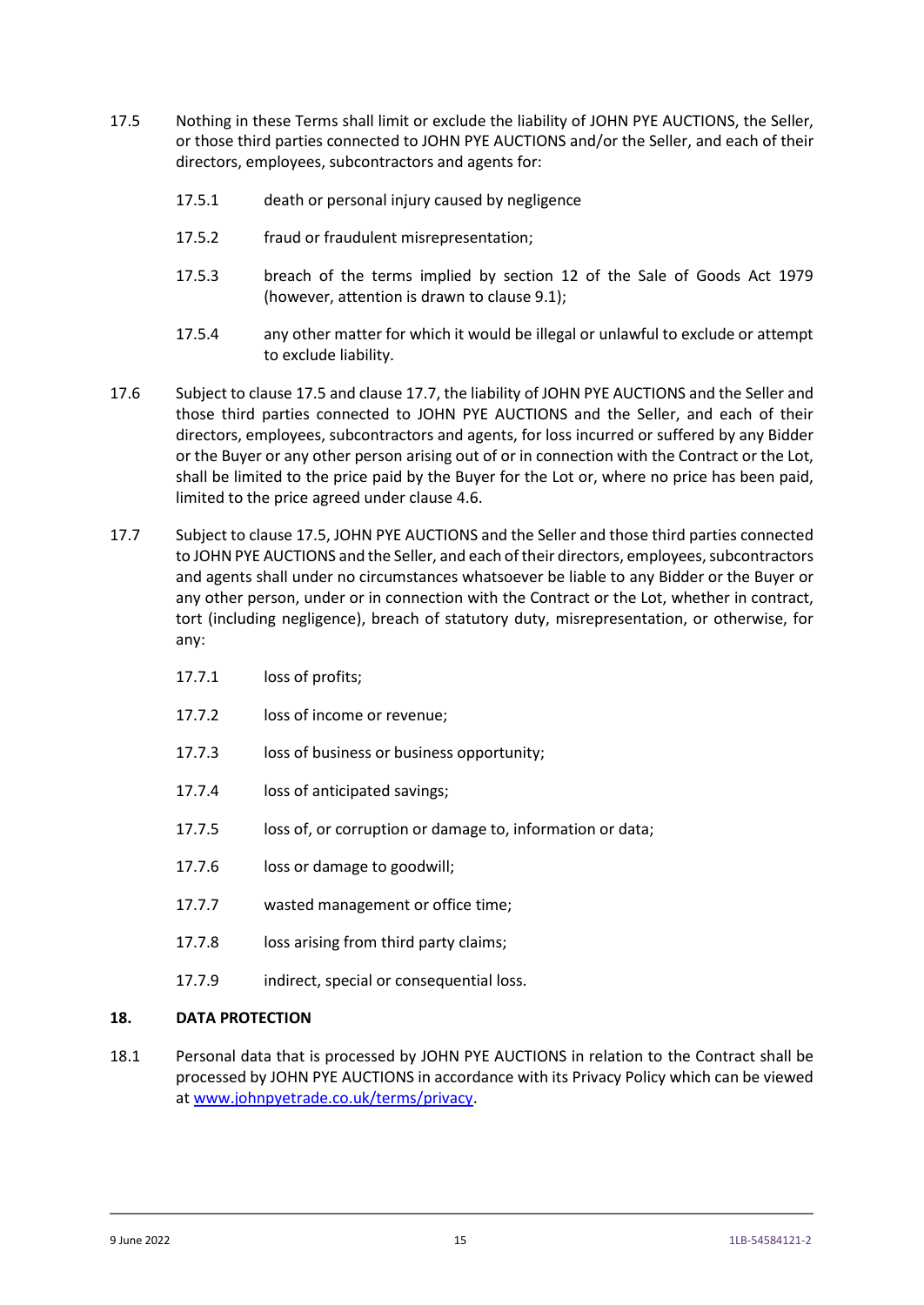### **19. FORCE MAJEURE**

- 19.1 JOHN PYE AUCTIONS and the Seller shall not be liable to the Buyer for any delay or failure in the performance of its or their obligations under the Contract caused by factors beyond its or their reasonable control including (without limitation):
	- 19.1.1 acts of God, flood, drought, earthquake or other natural disaster;
	- 19.1.2 epidemic, pandemic or public health crisis;
	- 19.1.3 terrorist attack, civil war, civil commotion or riots, war, threat or preparation for war, armed conflict, imposition of sanctions, embargo, or breaking off of diplomatic relations;
	- 19.1.4 nuclear, chemical or biological contamination or sonic boom;
	- 19.1.5 any law or action taken by a government or public authority, including without limitation, imposing an export or import restriction, quota, or prohibition, or failing to grant a necessary licence or consent;
	- 19.1.6 collapse of building, fire, explosion or accident;
	- 19.1.7 any labour or trade disputes, strikes, industrial action or lock-outs;
	- 19.1.8 non-performance by suppliers or subcontractors (including by any Delivery Carrier); or
	- 19.1.9 interruption or failure of utility service.
- 19.2 In such circumstances, JOHN PYE AUCTIONS shall notify the Buyer and take reasonable steps to minimise any delay. The time for performance by JOHN PYE AUCTIONS and/or the Seller shall be deemed to be extended for the period that any of the above continues.
- 19.3 If the Buyer is a Consumer and there is a substantial delay or failure in the performance of JOHN PYE AUCTIONS or the Sellers' obligations under the Contract, the Buyer may terminate the Contract and receive a refund.

#### 20. **GENERAL TERMS**

- 20.1 JOHN PYE AUCTIONS reserves the right to revise and amend these Terms from time to time to reflect changes:
	- 20.1.1 in market conditions affecting its business;
	- 20.1.2 in technology;
	- 20.1.3 in payment methods;
	- 20.1.4 in relevant laws and regulatory requirements; and
	- 20.1.5 in various systems capabilities.

Such amendments shall be posted on the Website and shall be effective immediately provided that such amendments shall not affect any contract already concluded under clause [4.6.](#page-5-0)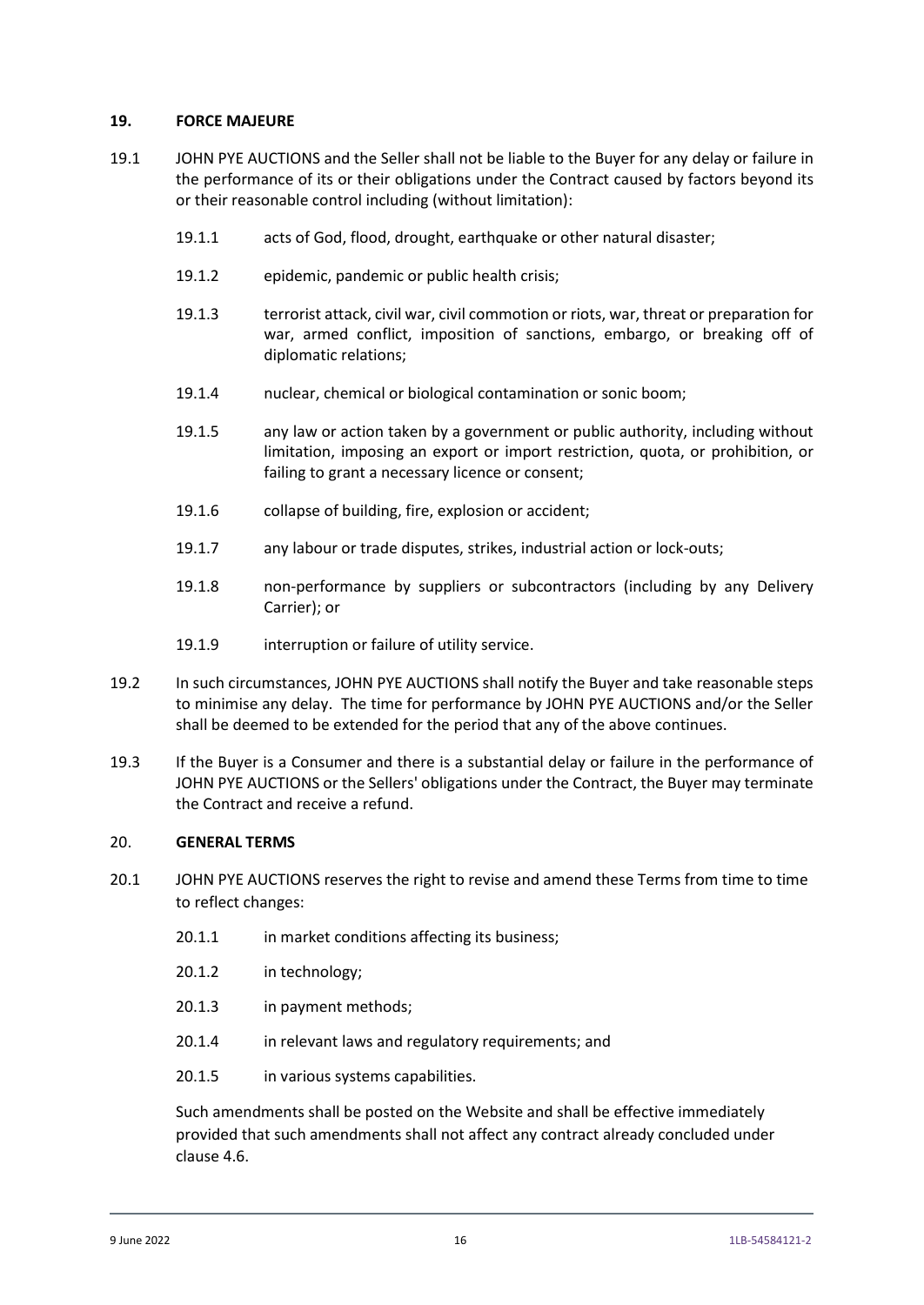- 20.2 Except as set out in these Terms, no other variation of these Terms, including the introduction of any additional terms and conditions, shall be effective unless agreed in writing signed by JOHN PYE AUCTIONS.
- 20.3 If any court or competent authority decides that any provision whether in whole or part within these Terms is invalid, unlawful or unenforceable to any extent, the term will, to that extent only, be severed from the remaining terms, which will continue to be valid and enforceable to the fullest extent permitted by law.
- 20.4 If, or to the extent that, any of these Terms (as amended from time to time in writing by JOHN PYE AUCTIONS) are Terms to which any of the provisions of the Unfair Contract Terms Act 1977 or the Supply of Goods and Services Act 1982 or any consumer legislation or any subsequent modification or re-enactment thereof apply then such Terms shall be enforceable only to the extent permitted by those Acts or their subsequent modification or re-enactment and these Terms shall be construed accordingly.
- 20.5 If at any time JOHN PYE AUCTIONS fails to insist that the Seller and/or Buyer perform their obligations under the Contract, or if JOHN PYE AUCTIONS does not exercise any of its rights or remedies under the Contract, that will not mean that JOHN PYE AUCTIONS has waived such rights or remedies and will not mean that the Seller and/or Buyer does not have to comply with those obligations. If JOHN PYE AUCTIONS waives a default by the Seller and/or Buyer that will not mean that JOHN PYE AUCTIONS automatically waives any prior and/or subsequent default by the Seller and/or Buyer. No waiver by JOHN PYE AUCTIONS of any of the Contract shall be effective unless JOHN PYE AUCTIONS expressly states that it is a waiver and JOHN PYE AUCTIONS tell the Buyer and Seller so in writing.
- 20.6 No waiver by the Seller shall be effective unless the Seller expressly states that it is a waiver and the Seller tells the Buyer and JOHN PYE AUCTIONS so in writing.
- 20.7 The Contract constitutes the entire agreement between the parties and supersedes all prior representations, agreements, negotiations and understandings between the parties.
- 20.8 The Buyer acknowledges and agrees that it has not relied on any statement, promise or representation made or given by, or on behalf of, JOHN PYE AUCTIONS or the Seller which is not set out in these Terms.
- 20.9 With the exception of JOHN PYE AUCTIONS, a person who is not party to the Contract shall not have any rights under or in connection with them under Contracts (Rights of Third Parties) Act 1999.
- 20.10 The Contract, the sale of the Lot, any disputes and/or claims arising out of it shall be governed by English law and JOHN PYE AUCTIONS, the Seller and the Buyer all agree to the exclusive jurisdiction of the English courts to resolve any such disputes. However, if the Buyer is a Consumer and resident of Scotland, Wales or Northern Ireland, the Buyer may bring proceedings in their local court.
- 20.11 No party may commence any court proceedings or arbitration in relation to any dispute arising out of the Contract until it has attempted to resolve the dispute via mediation and either the mediation has terminated or the other party has declined or failed to participate in mediation, provided that the right to issue proceedings is not prejudiced by a delay. A copy of JOHN PYE AUCTIONS' complaints policy is available from JOHN PYE AUCTIONS on request.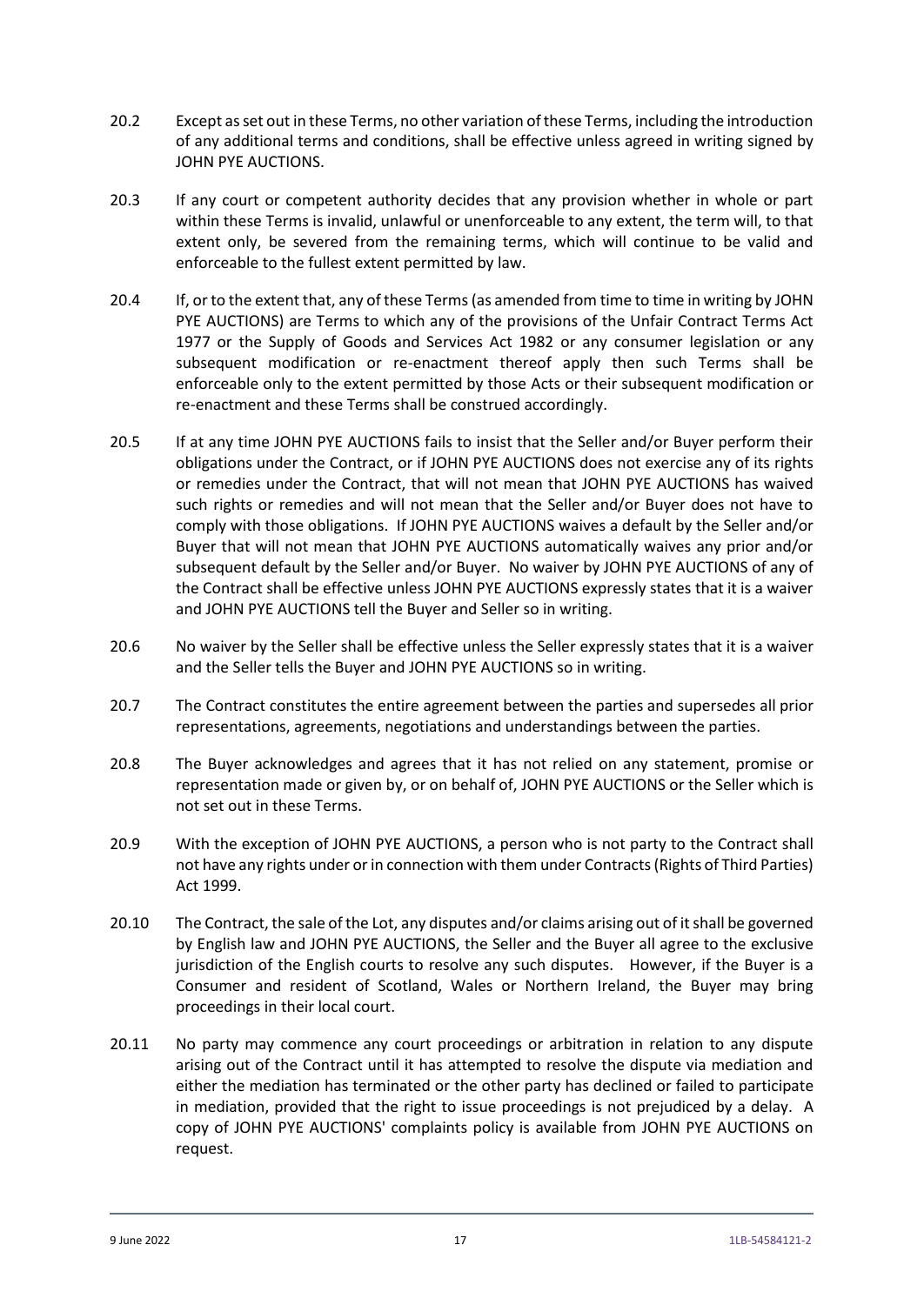## **21. CONTACT JOHN PYE AUCTIONS**

21.1 For questions, comments or complaints, please contact JOHN PYE AUCTIONS using the details below:

**Online Chat:** available on **[www.johnpye.co.uk](http://www.johnpye.co.uk/)** and **[www.johnpyeauctions.co.uk](http://www.johnpyeauctions.co.uk/)** and [Customer Service \(johnpye.co.uk\)](https://www.johnpye.co.uk/customer-service/)

**Write:** Customer Service Manager, John Pye Auctions, Head Office, James Shipstone House, Radford Road, New Basford, Nottingham, NG7 7EA.

**Email:** info@johnpye.co.uk

**Call:** 0115 9 70 60 60

**Enquiry Form:** [Customer Enquiry Form \(johnpye.co.uk\)](https://www.johnpye.co.uk/enquiry-form/)

Last updated: 9 June 2022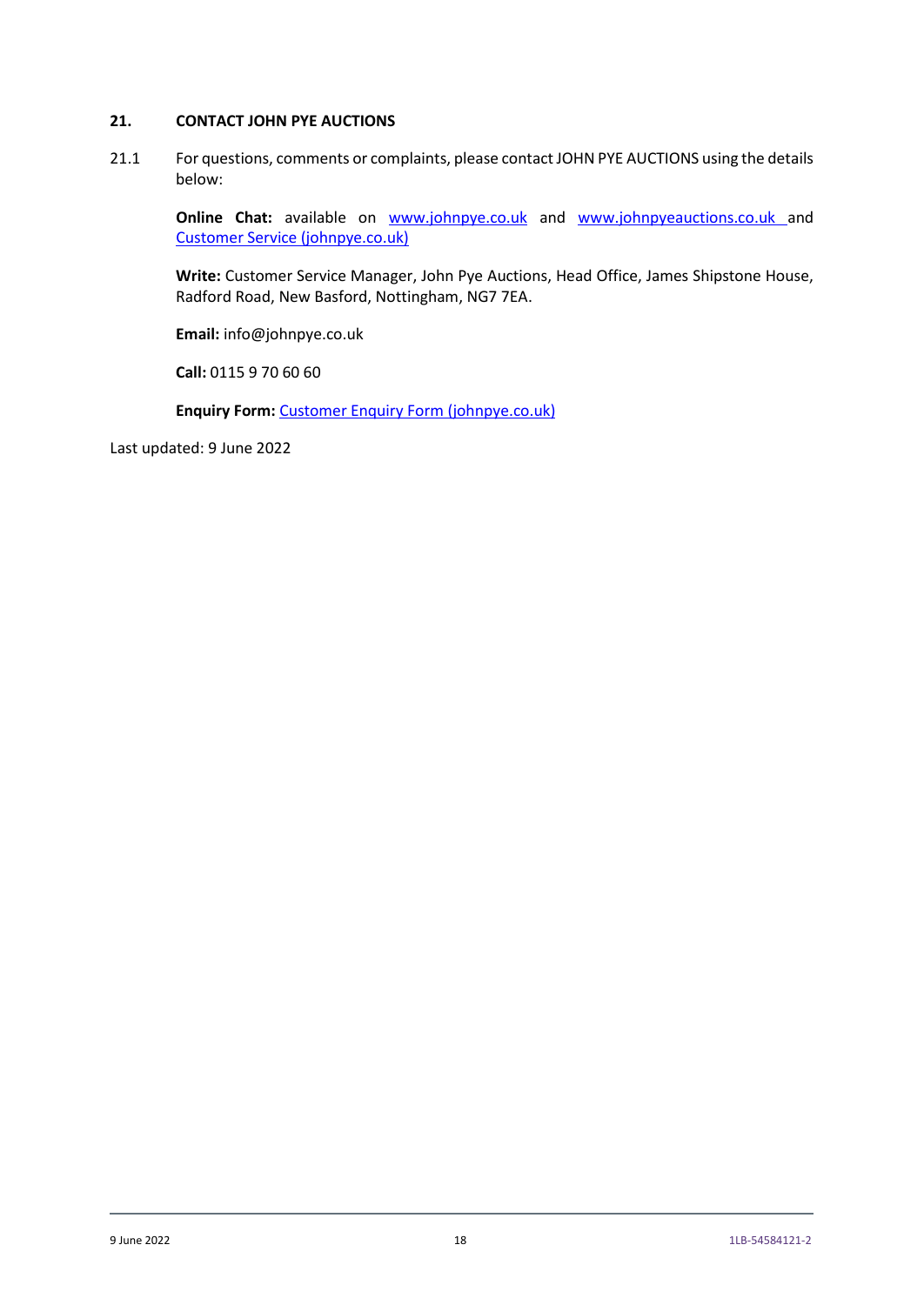#### **JOHN PYE AUCTIONS - SUPPLEMENTAL GENERAL AUCTION TERMS**

## **THESE SUPPLEMENTAL TERMS APPLY TOGETHER WITH THE GENERAL AUCTIONS TERMS ABOVE TO AUCTIONS WHERE PUBLIC VIEWING IS NOT OFFERED**

#### 1. **APPLICATION OF THESE REMOTE AUCTION TERMS**

- 1.1 Due to the restrictions introduced by the UK Government relating to the novel coronavirus (Covid-19) pandemic, our Premises may sometimes be closed to visits by Bidders, Buyers and Sellers. As a result, (and from time-to-time even if our premises are open to visits by Bidders, Buyers and Sellers) JOHN PYE AUCTIONS may operate remote auction sales, and Bidders and Buyers are unable to view Lots offered for sale in those auctions in person.
- 1.2 When these terms and conditions ("**Remote Auction Terms**") apply, which is stated within the Important Notes for each auction, these Remote Auction Terms are supplemental to and incorporate the JOHN PYE AUCTIONS General Terms and Conditions ("**General Auction Terms**") set out above and they apply only to remote auction sales conducted on [www.johnpye.co.uk](http://www.johnpye.co.uk/) and/or [www.johnpyeauctions.co.uk](http://www.johnpyeauctions.co.uk/) ("**Website**") where public viewing is not offered.
- 1.3 To the extent that there is a conflict between the Remote Auction Terms and the General Auction Terms, the Remote Auction Terms prevail.
- 1.4 Except where defined in the Remote Auction Terms, defined terms used herein have the meaning given to them in the General Auction Terms.
- 1.5 References to "**JOHN PYE AUCTIONS**" means John Pye & Sons Limited (company number: 02564753) with registered office at James Shipstone House, Radford Road, Nottingham, NG7 7EA. VAT number: 117777249.
- 1.6 These Remote Auction Terms are binding on the Bidder from the date the Bidder completes registration on the Website.

#### **2. ROLE OF JOHN PYE AUCTIONS**

2.1 JOHN PYE AUCTIONS acts as agent for the Seller. Any contract for sale of the Lot is made directly between the Seller and the Buyer, JOHN PYE AUCTIONS shall have no responsibility for the actions or the omissions of the Seller, the Buyer or any other party.

#### **3. REMOTE AUCTION CONDUCT**

- 3.1 Bidders are not permitted to view the Lot or visit the Premises in person.
- 3.2 The Buyer shall be the highest Bidder at or above any reserve price at the conclusion of the auction (which shall be the time stated in the Important Notes, subject to the Three Minute Rule) at which point a contract for the sale and purchase of the Lot on the General Auction Terms supplemented by the Remote Auction Terms and subject to the Special Conditions shall come into existence between the Seller and the relevant Bidder who is then the Buyer ("**Contract**"), subject to JOHN PYE AUCTIONS' right to reject Bids and to alter or withdraw Lots from auction under clause 3.5.4 and clause 3.5.5 of the General Auction Terms.
- 3.3 The Buyer acknowledges and accepts that it has no right to cancel the Contract except as permitted by the Consumer Contracts (Information, Cancellation and Additional Charges) Regulations 2013 ("**Consumer Contracts Regulations**").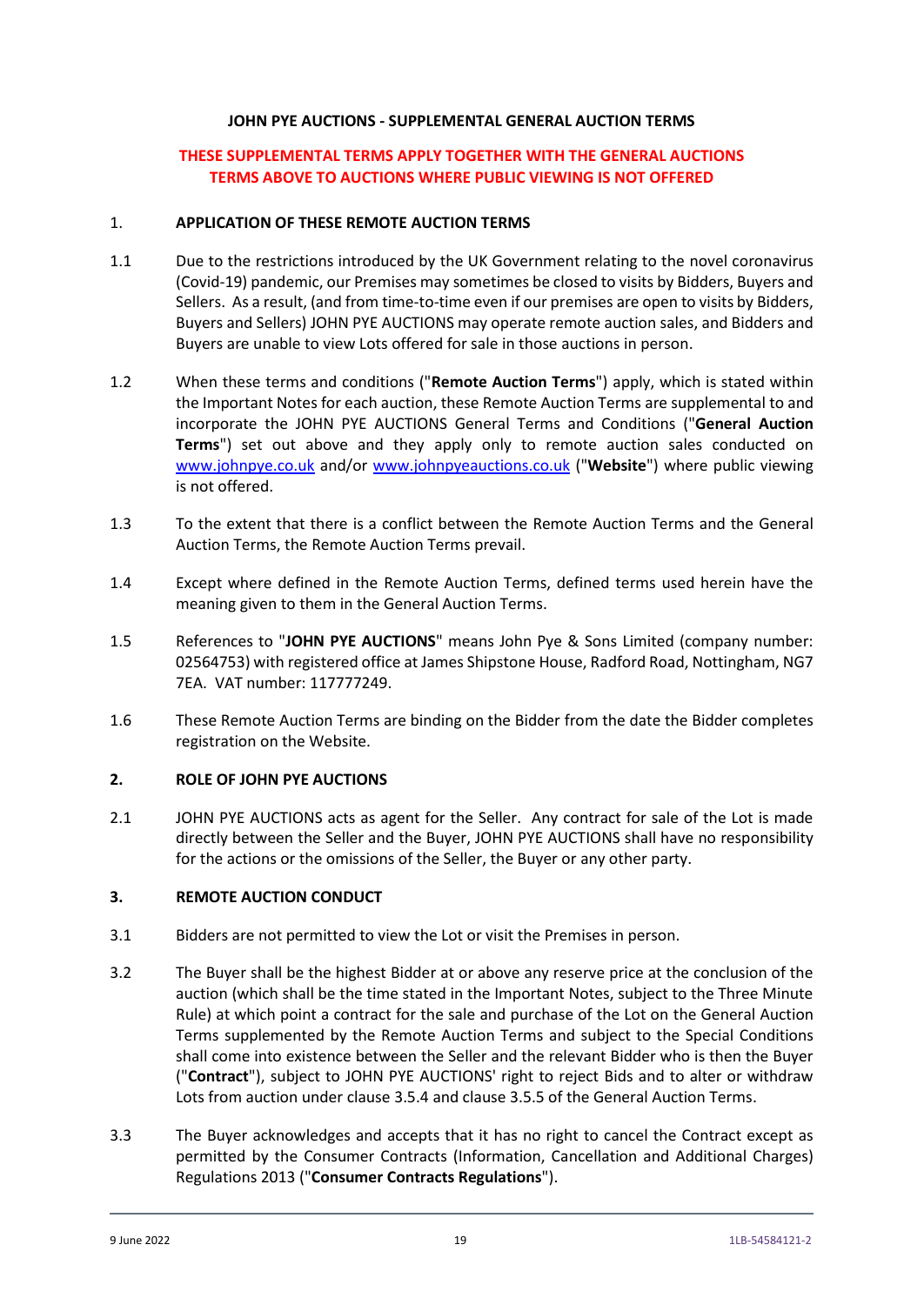3.4 Clause 4.1 of the General Auction Terms shall not apply to the Contract.

# **4. CONDITION OF THE LOT**

- 4.1 Any images of the Lot (whether on the Website, in the Important Notes, in brochures, in catalogues or otherwise) are for illustrative purposes only and the Lot may vary from those images. The Lot may comprise of second-hand items, raw returns, repossessed goods and seized goods. The Lot is sold as seen with no grading or guarantee given, and are sold subject to any faults, defects and imperfections which may subsist at the time of the sale.
- 4.2 Any descriptions of the Lot are for identification purposes only. Where errors or defects are not identified in the Important Notes or on the Website, there is no implied warranty as to the condition of the Lot or that it is free from any faults, imperfections, defects or restorations. JOHN PYE AUCTIONS and the Seller shall not be held responsible for any damage or defect to the Lot that has not been expressly notified to the Buyer. This clause does not apply to a Buyer who is a Consumer.
- 4.3 Unless otherwise stated expressly in the Important Notes, no warranty, condition or guarantee is given (whether express or implied) by JOHN PYE AUCTIONS as to the quality, age, correctness, condition, suitability, fitness for purpose or satisfactory quality of the Lot, and any and all express or implied conditions and warranties are excluded to the fullest extent permitted by law. This clause does not apply to a Buyer who is a Consumer.
- 4.4 Where JOHN PYE AUCTIONS or its representatives provide an estimate as to the value of the Lot or provide any guidance as to the authorship, genuineness, origin, date, age, provenance or condition, this is an opinion given on behalf of the Seller and should not be relied upon by the Buyer. The Buyer must satisfy itself as to the value, authorship, genuineness, origin, date, age, provenance or condition of the Lot. This clause does not apply to a Buyer who is a Consumer.
- 4.5 No Lot is sold as new for the purpose of the Consumer Protection Act 1987 or any product liability legislation. The Lot is not sold as samples.
- 4.6 JOHN PYE AUCTIONS and the Seller shall not be liable for any loss or damage suffered or incurred by the Buyer arising out of or in connection with any deficiency in the Lot, error in the description, mis-statement or the failure of Lot to function, except where arising from JOHN PYE AUCTIONS' or the Seller's negligence. This clause does not apply to a Buyer who is a Consumer.
- 4.7 All other conditions, warranties and implied terms are, to the fullest extent permitted by law, excluded from the Contract. This clause does not apply to a Buyer who is a Consumer.
- 4.8 For the avoidance of doubt, clauses 7 and 8 in the General Auction Terms do not apply to the Contract.

## **5. DELIVERY**

5.1 Please be aware that the Delivery Carrier may have its own policies and procedures for delivery of the Lot (including policies relating to delivery during the novel coronavirus Covid-19 pandemic). For further details, please contact the Delivery Carrier directly.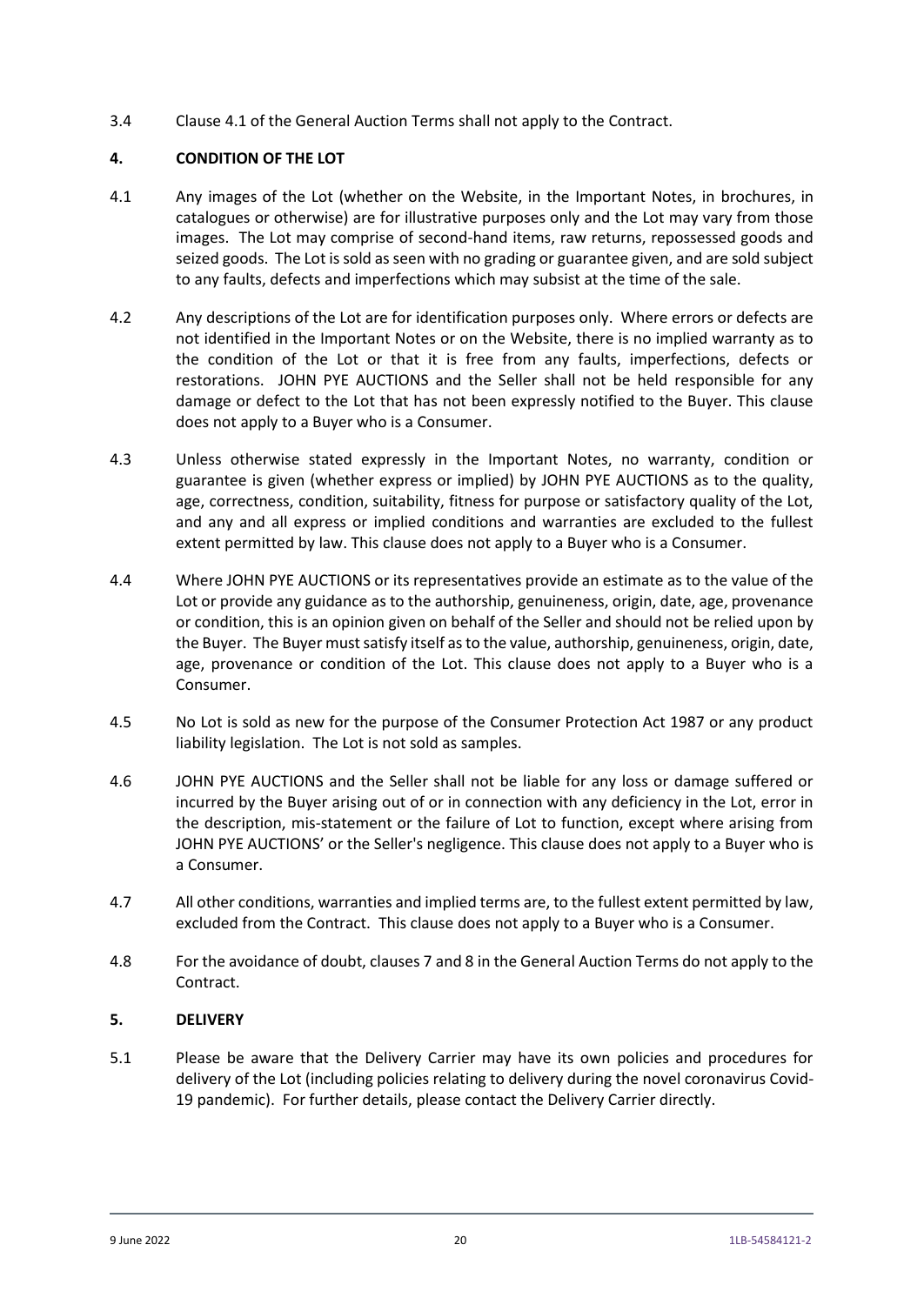### **6. CONSUMER RIGHT TO CANCEL (NOT APPLICABLE TO NON-CONSUMER BUYERS)**

- 6.1 This clause 6 applies only to a Buyer who is a Consumer and the Contract is a "distance contract" or an "off-premises contract" as defined in Regulation 5 of the Consumer Contracts Regulations.
- 6.2 The Buyer may cancel the Contract at any time from the date the Contract is formed (as set out in the General Auction Terms) until the end of 14 days after the day on which the Lot comes into the possession of the Buyer or someone on the Buyer's behalf ("Cancellation Period"). This cancellation right does not apply to Goods that are sealed for hygiene reasons, sealed audio or sealed video recordings, or sealed computer software, where the seal has been broken. In order to cancel the Contract, the Buyer must tell JOHN PYE AUCTIONS of its decision to cancel.
- 6.3 The Buyer can exercise his or her right to cancel the Contract under this clause during the Cancellation Period by contacting JOHN PYE AUCTIONS using any of the contact details set out at clause 7.1 below. If notice of cancellation is sent to JOHN PYE AUCTIONS by email, JOHN PYE AUCTIONS will confirm receipt of the cancellation notice by e-mail. Please be aware that our phone lines may be busy during this time, and you may find it more convenient to speak to a member of our team using one of the other methods of contact set out in clause 7.1. If the cancellation notice is sent by email or by post, the cancellation notice is effective from the date the email is sent or the date the letter is posted. Buyers are advised to include as much detail as possible to assist JOHN PYE AUCTIONS to identify the Buyer's Contract, including invoice or lot number.
- 6.4 If the Lot has already been dispatched to the Buyer before the Buyer cancels the Contract, the Buyer must return the Lot to JOHN PYE AUCTIONS without undue delay and in any event no later than 14 days starting on the day after the Buyer informs JOHN PYE AUCTIONS of his or her decision to cancel the Contract. The Lot must be returned to: the "*Auction Location*" address as stated on the invoice for the Lot. If possible, Buyers should include a copy of their invoice (or provide the invoice or lot number) with the Lot when returning it to JOHN PYE AUCTIONS. Buyers are advised to retain evidence that the Lot has been returned to JOHN PYE AUCTIONS.
- 6.5 If the Contract is cancelled by the Buyer in accordance with this clause 6, then except where clause 6.8 applies, the Buyer shall be responsible for the cost of returning the Lot to JOHN PYE AUCTIONS and such cost will not be refunded.
- 6.6 If the Buyer cancels the Contract in accordance with this clause 6, JOHN PYE AUCTIONS will refund the price paid by the Buyer for the Lot and standard delivery charges. As permitted by law, the maximum refund of the delivery charges will be the costs of delivery by the least expensive delivery method offered (provided that this is a common and generally acceptable method). As permitted by law, the refund may be reduced to reflect the reduction in the value of the Lot if this has been caused by the handling of it in a way which would not be permitted in a shop. If a refund is issued before Lot has been inspected and it is later discovered that the Buyer has mishandled the Lot, the Buyer must pay JOHN PYE AUCTIONS an appropriate amount.
- 6.7 Refunds will be made to the same method of payment used by the Buyer to purchase the Lot and will be completed:
	- 6.7.1 if the Lot has been received by the Buyer, by the end of 14 days after: